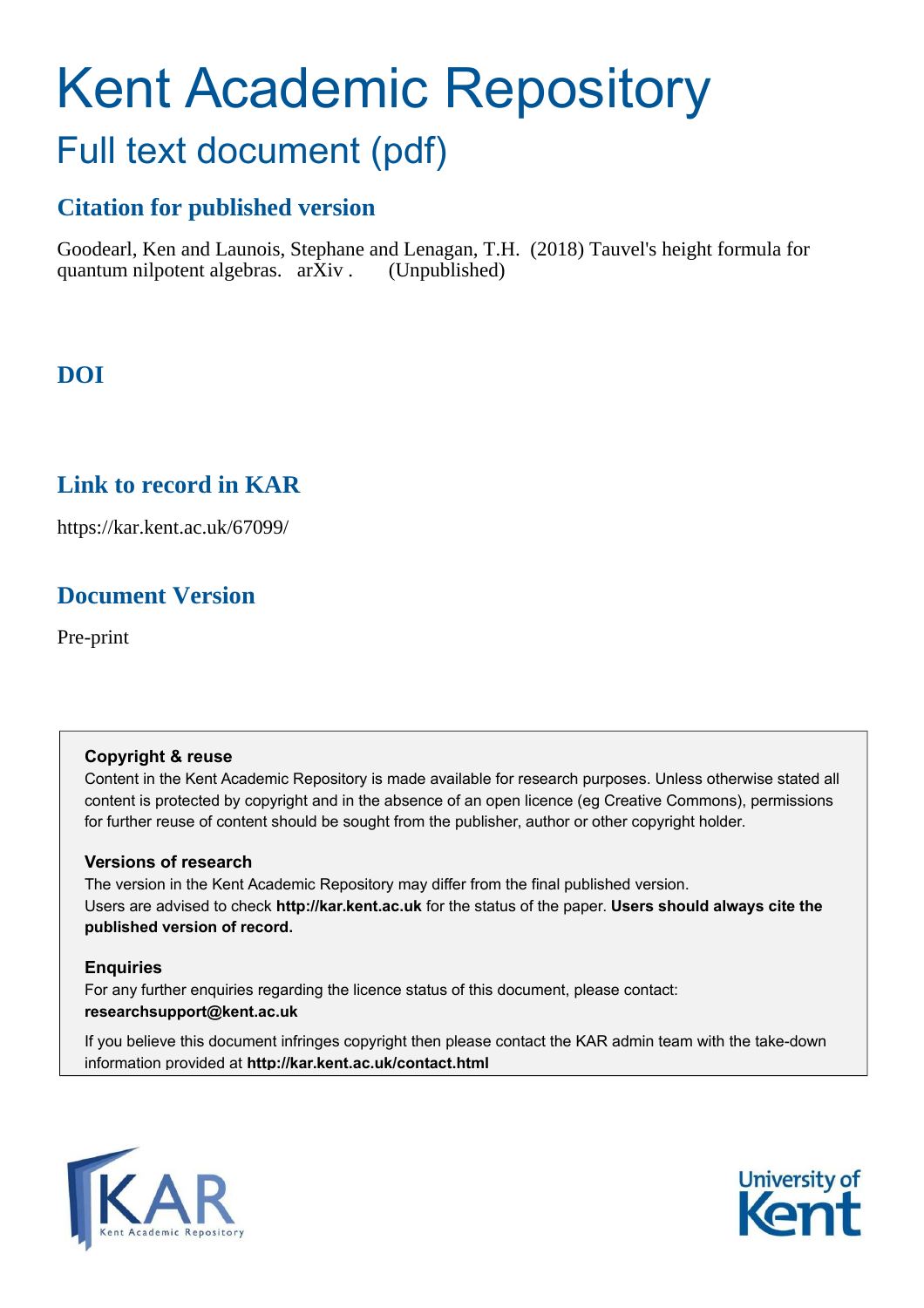# Tauvel's height formula for quantum nilpotent algebras

K R Goodearl<sup>\*</sup>, S Launois<sup>†</sup> and T H Lenagan<sup>‡</sup>

May 9, 2018

#### Abstract

Tauvel's height formula, which provides a link between the height of a prime ideal and the Gelfand-Kirillov dimension of the corresponding factor algebra, is verified for quantum nilpotent algebras.

## 1 Introduction

Quantum nilpotent algebras, originally introduced under the name Cauchon-Goodearl-Letzter extensions [20], are iterated Ore extensions with special properties which cover a wide variety of algebras, including many of the algebras that appear as quantised coordinate rings. Examples include quantum Schubert cell algebras, quantum matrix algebras, generic quantised coordinate rings of affine, symplectic and euclidean spaces, and generic quantised Weyl algebras. The precise definition of a quantum nilpotent algebra is recalled in Section 2. It is designed to allow application of both Cauchon's deleting derivations algorithm and the Goodearl-Letzter stratification theory for prime ideals.

In studying the prime spectrum of an algebra  $R$ , key invariants for a prime ideal  $P$  are its height,  $ht(P)$ , and the Gelfand-Kirillov dimension of the factor algebra,  $GK(R/P)$ . Tauvel's height formula

$$
GK(R/P) + ht(P) = GK(R)
$$

provides a useful connection between these two invariants and it is of interest to know when this formula holds. The purpose of this paper is to show that Tauvel's height formula does hold for all quantum nilpotent algebras.

<sup>∗</sup> The research of the first named author was supported by US National Science Foundation grant DMS-1601184.

<sup>&</sup>lt;sup>†</sup> The research of the second named author was supported by EPSRC grant EP/N034449/1.

<sup>‡</sup> The research of the third named author was partially supported by a Leverhulme Trust Emeritus Fellowship.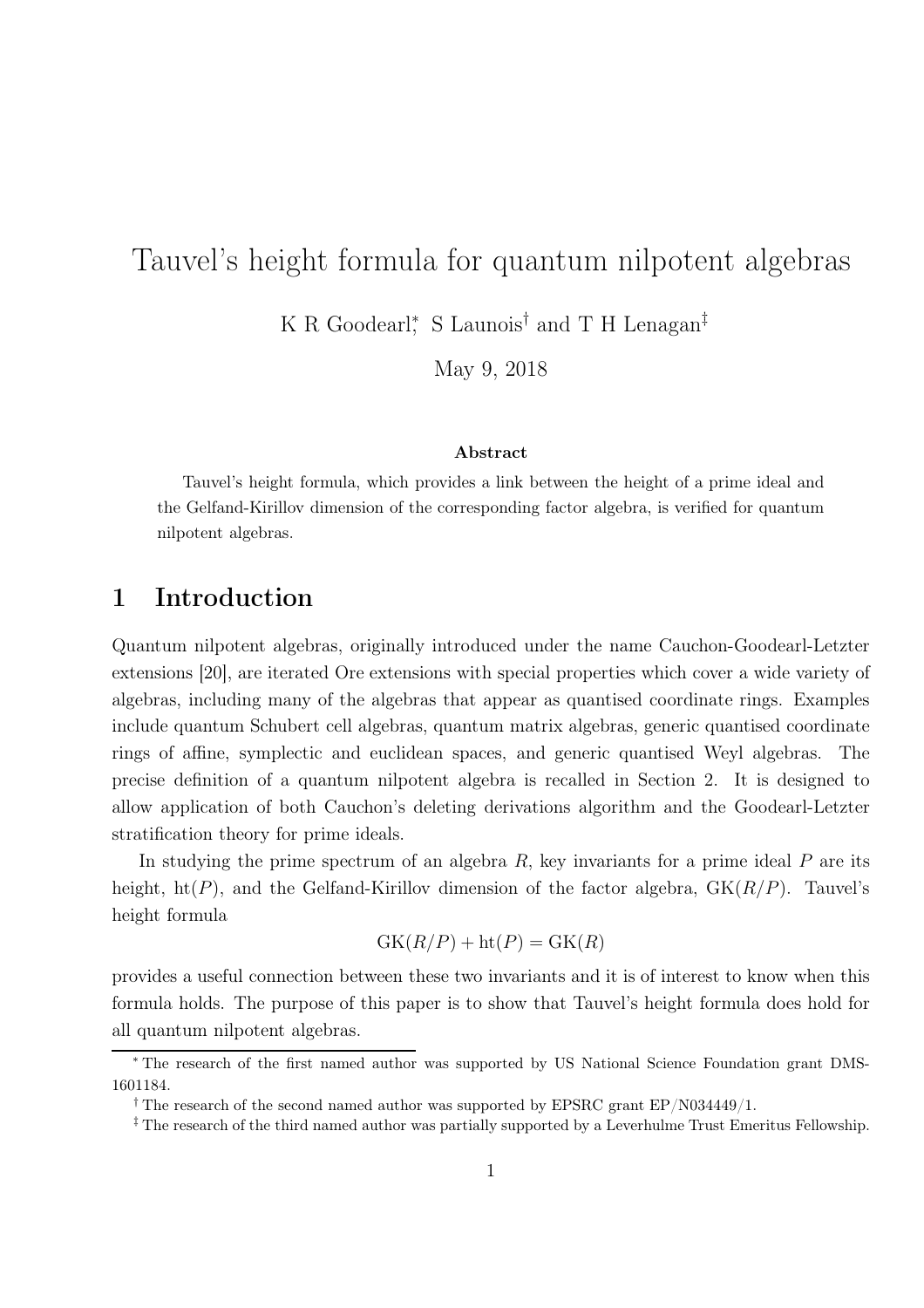Several verifications of the height formula for particular classes of algebras have proceeded by first proving that the algebras are catenary, see, for example, [6, 9, 16, 21, 25, 27, 28]. In these papers, catenarity is demonstrated by first establishing certain homological conditions and showing that normal separation holds for the prime spectrum. While the homological conditions can easily be established for quantum nilpotent algebras, normal separation remains elusive at the moment, although we do conjecture that this condition holds for all quantum nilpotent algebras.

The approach taken in the present paper is to exploit Cauchon's deleting derivations algorithm to establish Tauvel's height formula for torus-invariant prime ideals of a quantum nilpotent algebra, then extend this to primitive ideals by using the Goodearl-Letzter stratification theory by virtue of the fact that the primitive ideals are identifiable as the maximal members in individual strata. Finally, the formula is established for arbitrary prime ideals via the link between the prime spectrum of a given stratum and the prime spectrum of an associated commutative Laurent polynomial algebra, where the formula is well-known. As far as we are aware, the approach we use (from torus-invariant primes to primitive ideals, then arbitrary primes) has not been used before; so this result advertises the approach.

## 2 Quantum nilpotent algebras and stratification theory

Fix a base field K throughout the paper. Let N denote a positive integer and R an iterated Ore extension of the form

$$
R = \mathbb{K}[x_1][x_2; \sigma_2, \delta_2] \cdots [x_N; \sigma_N, \delta_N], \qquad (2.1)
$$

where  $\sigma_j$  is an automorphism of the K-algebra  $R_{j-1} := \mathbb{K}[x_1][x_2; \sigma_2, \delta_2] \dots [x_{j-1}; \sigma_{j-1}, \delta_{j-1}]$  and  $\delta_j$  is a K-linear  $\sigma_j$ -derivation of  $R_{j-1}$  for all  $j \in [2, N]$ . (When needed, we denote  $R_0 := \mathbb{K}$  and set  $\sigma_1 := id_{\mathbb{K}}, \delta_1 := 0$ .) In other words, R is a skew polynomial ring whose multiplication is determined by:

$$
x_j a = \sigma_j(a)x_j + \delta_j(a)
$$

for all  $j \in [2, N]$  and  $a \in R_{j-1}$ . Thus R is a noetherian domain. Henceforth, we assume that R is a quantum nilpotent algebra, as in the following definition.

**Definition 2.1.** The iterated Ore extension R is said to be a *quantum nilpotent algebra* or a CGL extension [20, Definition 3.1] if it is equipped with a rational action of a K-torus  $\mathcal{H} = (\mathbb{K}^*)^d$ by K-algebra automorphisms satisfying the following conditions:

(i) The elements  $x_1, \ldots, x_N$  are H-eigenvectors.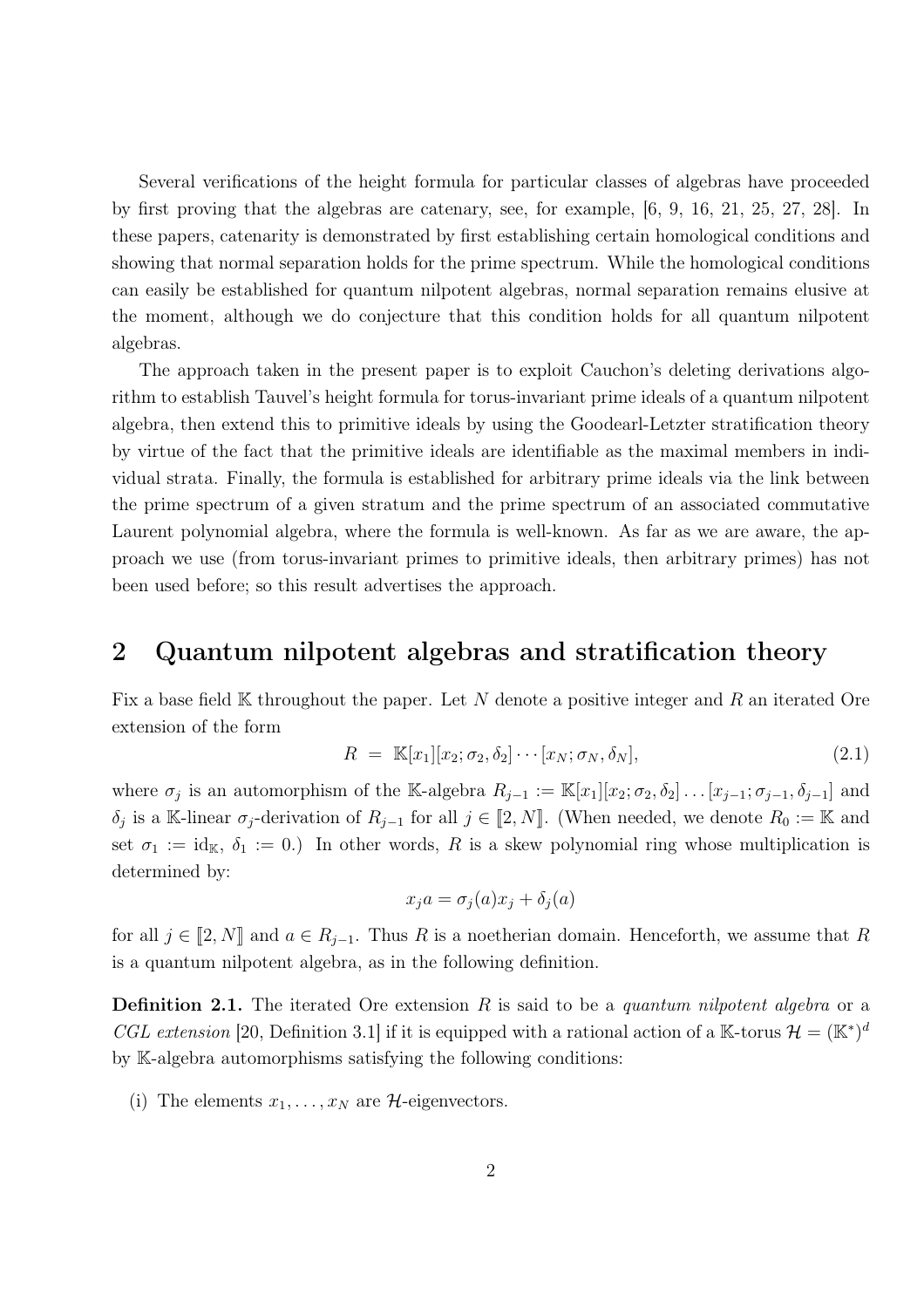- (ii) For every  $j \in [2, N]$ ,  $\delta_j$  is a locally nilpotent  $\sigma_j$ -derivation of  $R_{j-1}$ .
- (iii) For every  $j \in [1, N]$ , there exists  $h_j \in \mathcal{H}$  such that  $(h_j \cdot)|_{R_{j-1}} = \sigma_j$  and  $h_j \cdot x_j = q_j x_j$  for some  $q_i \in \mathbb{K}^*$  which is not a root of unity.

(We have omitted the condition  $\sigma_j \circ \delta_j = q_j \delta_j \sigma_j$  from the original definition, as it follows from the other conditions; see, e.g., [14, Eq. (3.1); comments, p.694].) From (i) and (iii), there exist scalars  $\lambda_{j,i} \in \mathbb{K}^*$  such that  $\sigma_j(x_i) = \lambda_{j,i} x_i$  for all  $i < j$  in [1, N].

A two-sided ideal I of R is said to be  $\mathcal{H}$ -invariant if  $h \cdot I = I$  for all  $h \in \mathcal{H}$ . An  $\mathcal{H}$ -prime ideal of R is a proper  $H$ -invariant ideal J of R such that if J contains the product of two  $H$ -invariant ideals of R then J contains at least one of them. We denote by  $H\text{-}Spec(R)$  the set of all  $H\text{-}prime$ ideals of  $R$ . Observe that if  $P$  is a prime ideal of  $R$  then

$$
(P: \mathcal{H}) := \bigcap_{h \in \mathcal{H}} h \cdot P \tag{2.2}
$$

(namely, the largest  $\mathcal{H}$ -invariant ideal contained in P) is an  $\mathcal{H}$ -prime ideal of R. For any  $\mathcal{H}$ -prime ideal J of R, we denote by  $Spec_J(R)$  the  $H\text{-}stratum$  associated to J; that is,

$$
Spec_J(R) := \{ P \in Spec(R) \mid (P : \mathcal{H}) = J \}. \tag{2.3}
$$

Then the  $H$ -strata of  $Spec(R)$  form a partition of  $Spec(R)$ ; that is,

$$
Spec(R) := \bigsqcup_{J \in \mathcal{H}\text{-}Spec(R)} Spec_J(R). \tag{2.4}
$$

This partition is the so-called  $\mathcal{H}$ -stratification of  $Spec(R)$ .

It follows from work of Goodearl and Letzter [12, Proposition 4.2] that every  $H$ -prime ideal of R is completely prime, so  $\mathcal{H}\text{-Spec}(R)$  coincides with the set of  $\mathcal{H}\text{-invariant completely prime}$ ideals of R. Moreover there are at most  $2^N$  H-prime ideals in R. As a consequence, the prime spectrum of R is partitioned into a finite number of parts, the  $H$ -strata. In case R is torsionfree, meaning that the subgroup  $\langle \lambda_{j,i} | 1 \leq i < j \leq N \rangle$  of  $\mathbb{K}^*$  is torsionfree, all prime ideals of R are completely prime [11, Theorem 2.3].

For each  $H$ -prime ideal J of R, the space  $Spec_J(R)$  (equipped with the relative Zariski topology inherited from  $Spec(R)$  is homeomorphic to  $Spec(\mathbb{K}[z_1^{\pm 1},...,z_d^{\pm 1}])$  for some d which depends on  $J$  [4, Theorems II.2.13 and II.6.4], and the primitive ideals of R are precisely the prime ideals that are maximal in their  $H$ -strata [4, Theorem II.8.4].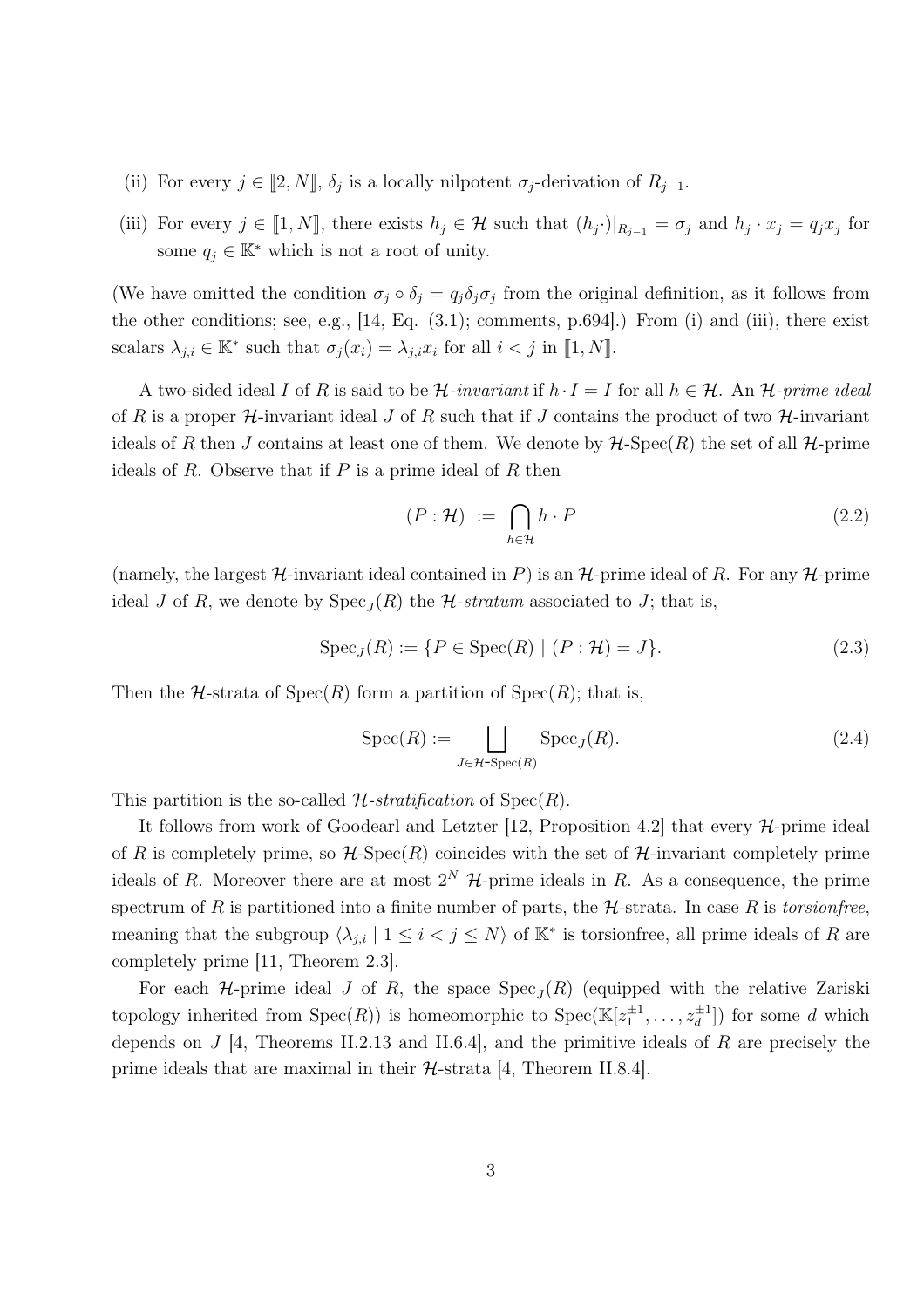## 3 Cauchon's deleting derivations algorithm

As we have seen in the previous section, the  $H$ -prime ideals of a quantum nilpotent algebra R are key in studying the whole prime spectrum. Cauchon's deleting derivations algorithm [5], which we summarise below, provides a powerful way of studying the  $H$ -prime ideals of R.

#### 3.1 Deleting derivations algorithm

In order to describe the prime spectrum of  $R$ , Cauchon [5, Section 3.2] has constructed an algorithm called the *deleting derivations algorithm*. This algorithm constructs, for each  $j =$  $N+1, N, \ldots, 2$ , an N-tuple  $(x_1^{(j)})$  $\mathbf{I}_{1}^{(j)},\ldots,\mathbf{I}_{N}^{(j)}$  of elements of the division ring of fractions  $\mathrm{Fract}(R)$ defined as follows:

- 1. When  $j = N + 1$ , we set  $(x_1^{(N+1)}$  $\binom{(N+1)}{1}, \ldots, \binom{N+1}{N} := (x_1, \ldots, x_N).$
- 2. Assume that  $j < N + 1$  and that the  $x_i^{(j+1)}$  $i^{(j+1)}$   $(i \in [1, N])$  are already constructed. Then it follows from [5, Théorème 3.2.1] that  $x_i^{(j+1)}$  $j_j^{(j+1)} \neq 0$  and, for each  $i \in [1, N]$ , we set

$$
x_i^{(j)} := \begin{cases} x_i^{(j+1)} & \text{if } i \ge j \\ +\infty \\ \sum_{k=0}^{+\infty} \frac{(1-q_j)^{-k}}{[k]!_{q_j}} \delta_j^k \circ \sigma_j^{-k} (x_i^{(j+1)}) (x_j^{(j+1)})^{-k} & \text{if } i < j, \end{cases}
$$

where  $[k]!_{q_j} = [0]_{q_j} \times \cdots \times [k]_{q_j}$  with  $[0]_{q_j} = 1$  and  $[i]_{q_j} = 1 + q_j + \cdots + q_j^{i-1}$  when  $i \ge 1$ .

For all  $j \in [2, N + 1]$ , we denote by  $R^{(j)}$  the subalgebra of Fract $(R)$  generated by the  $x_i^{(j)}$  $\binom{j}{i}$ that is,

$$
R^{(j)} := \mathbb{K}\langle x_1^{(j)}, \ldots, x_N^{(j)}\rangle.
$$

The following results were proved by Cauchon [5, Théorème 3.2.1 and Lemme 4.2.1]. For  $j \in [2, N + 1]$ , we have

1.  $R^{(j)}$  is isomorphic to an iterated Ore extension of the form

$$
\mathbb{K}[Y_1]\cdots[Y_{j-1};\sigma_{j-1},\delta_{j-1}][Y_j;\tau_j]\cdots[Y_N;\tau_N]
$$

by an isomorphism that sends  $x_i^{(j)}$  $i_j^{(j)}$  to  $Y_i$   $(1 \leq i \leq N)$ , where  $\tau_j, \ldots, \tau_N$  denote the K-linear automorphisms such that  $\tau_{\ell}(Y_i) = \lambda_{\ell,i} Y_i \ (1 \leq i \leq \ell).$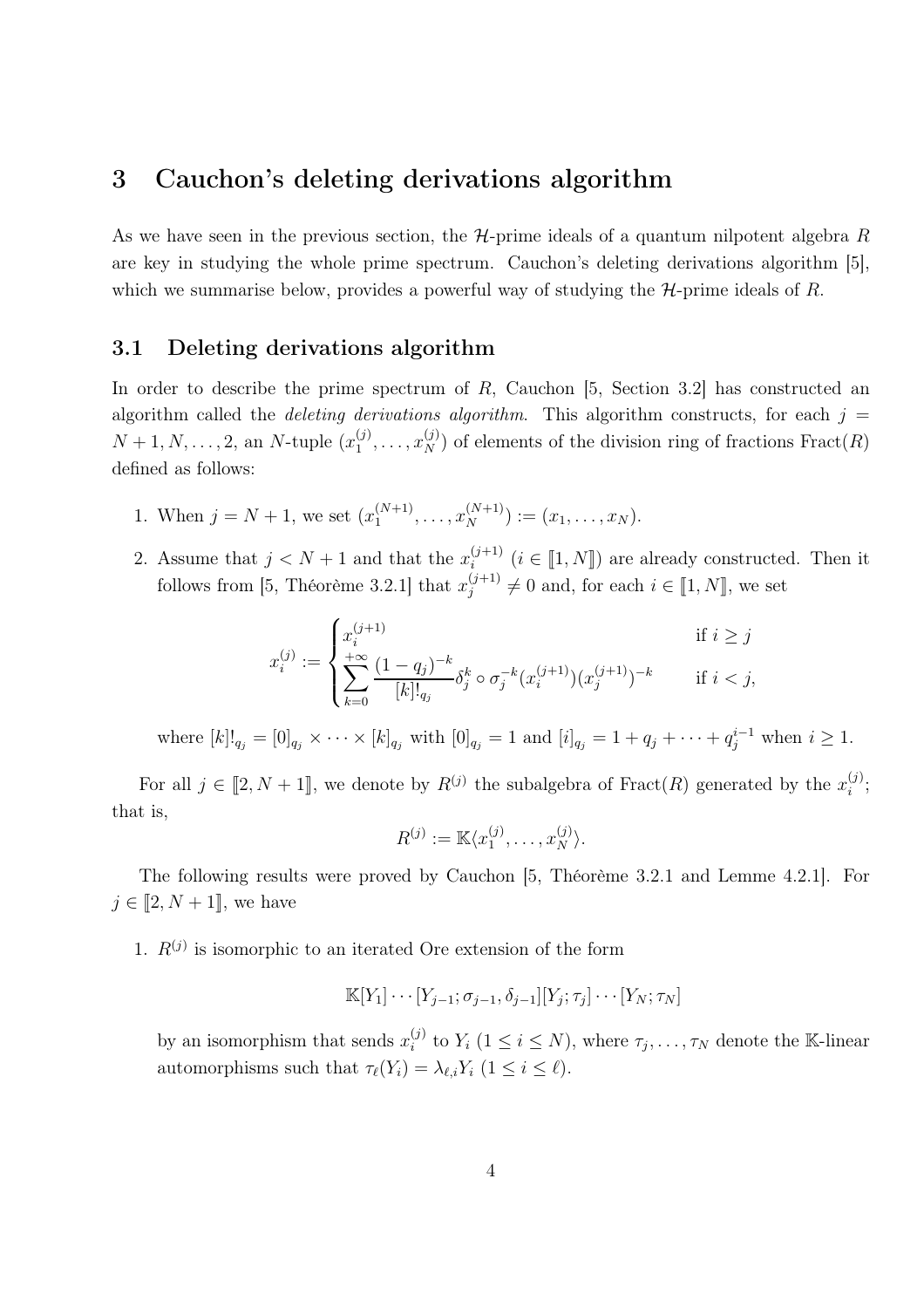2. Assume that  $j \neq N + 1$  and set  $S_j := \{(x_j^{(j+1)})$  $j^{(j+1)}$ )<sup>n</sup> | n  $\in \mathbb{N}$ } = { $(x_j^{(j)}$  $j^{(j)}$  $n \mid n \in \mathbb{N}$ . This is a multiplicative system of regular elements of  $R^{(j)}$  and  $R^{(j+1)}$ , that satisfies the Ore condition in  $R^{(j)}$  and  $R^{(j+1)}$ . Moreover we have

$$
R^{(j)}S_j^{-1} = R^{(j+1)}S_j^{-1}.
$$
\n(3.1)

It follows from these results that  $R^{(j)}$  is a noetherian domain, for all  $j \in [2, N + 1]$ . As in [5], we use the following notation.

**Notation 3.1.** We set  $\overline{R} := R^{(2)}$  and  $T_i := x_i^{(2)}$  $i^{(2)}$  for all  $i \in [1, N]$ .

Note that  $x_i^{(i+1)} = x_i^{(i)} = \cdots = x_i^{(2)} = T_i$  for  $i \in [1, N]$ . Hence, the structure of  $R^{(j)}$  as an iterated Ore extension can be expressed as

$$
R^{(j)} = \mathbb{K}[x_1^{(j)}] \cdots [x_{j-1}^{(j)}; \sigma_{j-1}, \delta_{j-1}][T_j; \tau_j] \cdots [T_N; \tau_N].
$$
\n(3.2)

It follows from [5, Proposition 3.2.1] that  $\overline{R}$  is a quantum affine space in the indeterminates  $T_1, \ldots, T_N$ , that is,  $\overline{R}$  is an iterated Ore extension twisted only by automorphisms. It is for this reason that Cauchon used the expression "effacement des dérivations". More precisely, let  $\Lambda = (\lambda_{i,j}) \in M_N(\mathbb{K}^*)$  be the multiplicatively antisymmetric matrix where the  $\lambda_{j,i}$  with  $i < j$ come from the quantum nilpotent algebra structure of  $R$  (Definition 2.1). Thus,

$$
\lambda_{j,i} = \begin{cases} 1 & \text{if } i = j \\ \lambda_{i,j}^{-1} & \text{if } i > j. \end{cases}
$$

Then we have

$$
\overline{R} = \mathbb{K}\langle T_1, \dots, T_N \mid T_i T_j = \lambda_{i,j} T_j T_i \ \forall \, i, j \in [\![ 1, N ]\!] \rangle = \mathcal{O}_{\Lambda}(\mathbb{K}^N). \tag{3.3}
$$

#### 3.2 Canonical embedding

The deleting derivations algorithm was used by Cauchon in order to relate the prime spectrum of a quantum nilpotent algebra  $R$  to the prime spectrum of the associated quantum affine space  $\overline{R}$ . More precisely, he has used this algorithm to construct embeddings

$$
\varphi_j: \operatorname{Spec}(R^{(j+1)}) \longrightarrow \operatorname{Spec}(R^{(j)}) \qquad \text{for } j \in [2, N]. \tag{3.4}
$$

Recall from [5, Section 4.3] that these embeddings are defined as follows.

Let  $P \in \text{Spec}(R^{(j+1)})$ . Then

$$
\varphi_j(P) := \begin{cases} PS_j^{-1} \cap R^{(j)} & \text{if } x_j^{(j+1)} \notin P \\ g_j^{-1} \left( P / \langle x_j^{(j+1)} \rangle \right) & \text{if } x_j^{(j+1)} \in P, \end{cases}
$$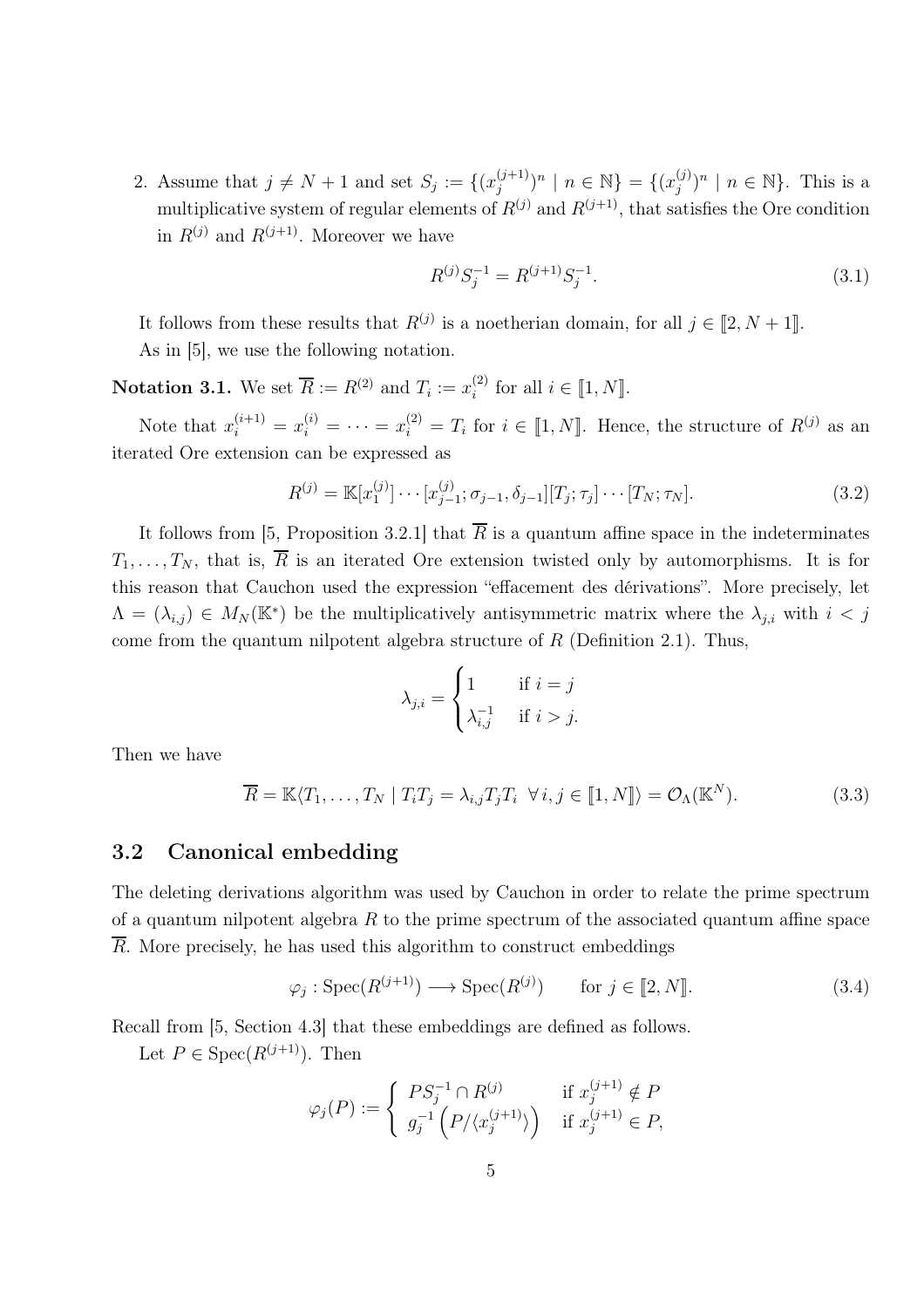where  $g_j$  denotes the surjective homomorphism

$$
g_j: R^{(j)} \to R^{(j+1)}/\langle x_j^{(j+1)}\rangle \quad \text{defined by} \quad g_j(x_i^{(j)}) := x_i^{(j+1)} + \langle x_j^{(j+1)}\rangle \ \ \forall \, i \in [1, N]. \tag{3.5}
$$

(For more details see [5, Lemme 4.3.2].) It was proved in [5, Proposition 4.3.1] that  $\varphi_j$  induces an inclusion-preserving and -reflecting homeomorphism from the topological space

$$
\{P \in \text{Spec}(R^{(j+1)}) \mid x_j^{(j+1)} \notin P\}
$$

onto

$$
\{Q \in \text{Spec}(R^{(j)}) \mid x_j^{(j)} \notin Q\};
$$

also,  $\varphi_j$  induces an inclusion-preserving and -reflecting homeomorphism from

$$
\{P \in \text{Spec}(R^{(j+1)}) \mid x_j^{(j+1)} \in P\}
$$

onto its image under  $\varphi_j$ . Note however that, in general,  $\varphi_j$  is not a homeomorphism from  $Spec(R^{(j+1)})$  onto its image.

Composing these embeddings, we get an embedding

$$
\varphi := \varphi_2 \circ \cdots \circ \varphi_N : \operatorname{Spec}(R) \longrightarrow \operatorname{Spec}(\overline{R}), \tag{3.6}
$$

which is called the *canonical embedding* from  $Spec(R)$  into  $Spec(\overline{R})$ .

#### 3.3 Cauchon diagrams

For any subset w of  $\{1, \ldots, N\}$ , let  $K_w$  denote the H-prime ideal of  $\overline{R}$  generated by the  $T_i$  with  $i \in w$ . A subset  $w \subseteq \{1, \ldots, N\}$  is said to be a *Cauchon diagram* for R if

$$
K_w = \langle T_i \mid i \in w \rangle \in \varphi(\mathcal{H}\text{-}\mathrm{Spec}(R)),
$$

in which case we denote by  $J_w$  the unique  $\mathcal{H}\text{-prime}$  ideal of R such that

$$
\varphi(J_w)=K_w.
$$

A useful way to represent a Cauchon diagram w is as follows. Draw N boxes in a row, and colour the *i*-th box black if and only  $i \in w$ ; the remaining boxes are coloured white. For example, if  $N = 5$  and  $w = \{1, 2, 5\}$  we draw the diagram

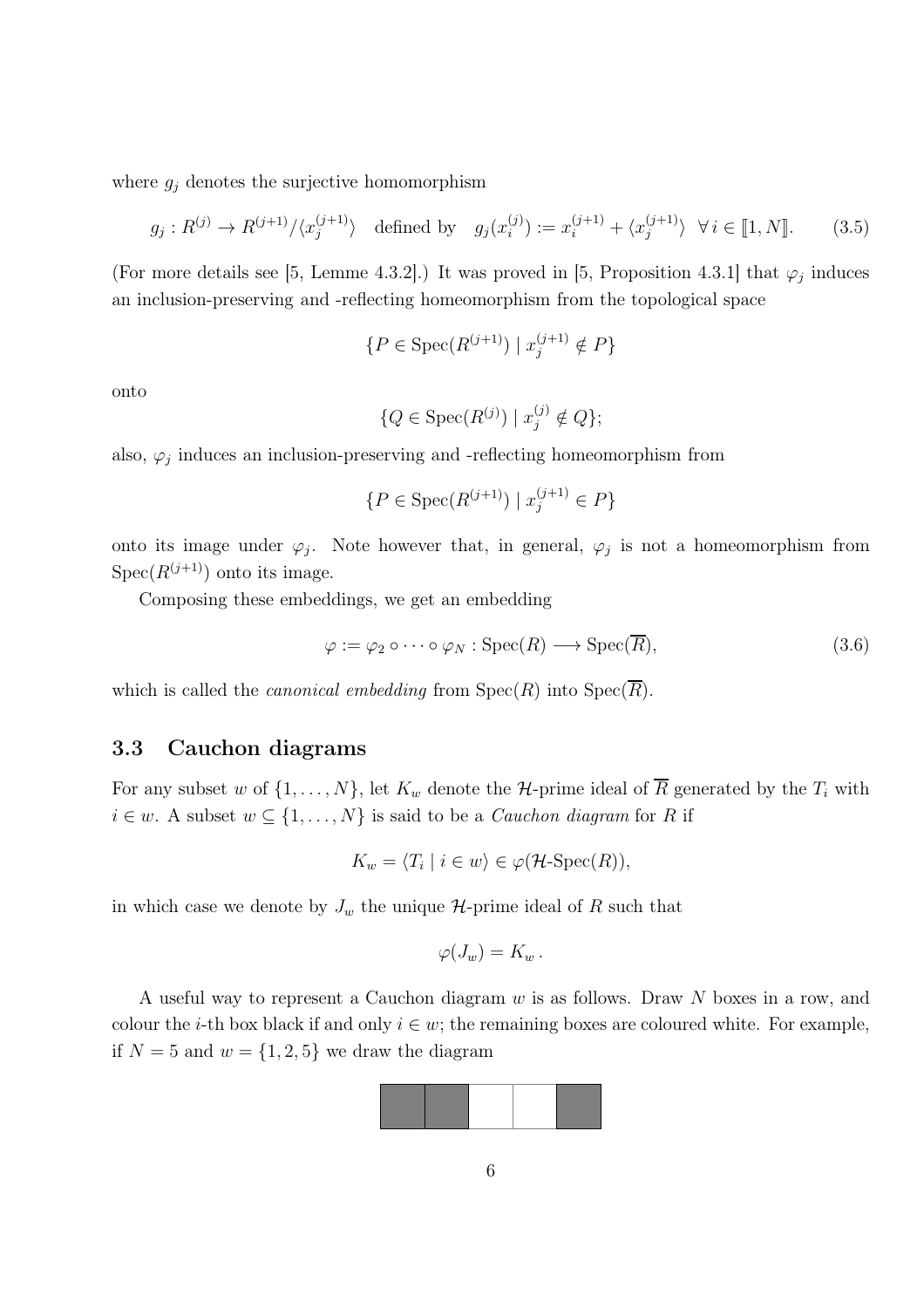(In fact, the term "Cauchon diagram" originates from Cauchon's use of a related representation in the case of quantum matrices.) We write  $\#black(w)$  and  $\#white(w)$  for the number of black and white boxes, respectively, in a Cauchon diagram w. That is,  $\#black(w) = |w|$  and  $\#\text{white}(w) = N - |w|.$ 

In Section 5 we will investigate a way in which we can recolour boxes in a given Cauchon diagram so that the recoloured diagram is still a Cauchon diagram. This will provide us with a way of constructing descending chains of  $H$ -prime ideals of R.

We shall need the fact that the deleting derivations process is  $H$ -equivariant, as we now indicate. The action of H on R of course extends to an action of H on Fract(R) by K-algebra automorphisms (although this action is not rational). Given any  $\mathcal{H}$ -eigenvector  $v \in Fract(R)$ , denote by  $\chi(v)$  the H-eigenvalue of v, so that  $h \cdot v = [\chi(v)(h)]v$  for all  $h \in \mathcal{H}$ .

**Lemma 3.2.** For all  $j \in [2, N + 1]$  and  $i \in [1, N]$ , the element  $x_i^{(j)}$  $\binom{1}{i}$  is an H-eigenvector with  $\chi(x_i^{(j)}$  $j^{(j)}_i$  =  $\chi(x_i)$ .

*Proof.* We proceed by induction on  $j = N + 1, \ldots, 2$ , the case  $J = N + 1$  holding trivially.

Assume that  $j < N + 1$  and that the statement holds for all  $x_i^{(j+1)}$  $i^{(j+1)}$ . The statement for  $x_i^{(j)}$ i then holds trivially in case  $i \geq j$ , so assume that  $i < j$ .

By [5, Proposition 2.2], the map  $\theta$ :  $\mathbb{K}\langle x_1^{(j+1)}\rangle$  $x_1^{(j+1)}, \ldots, x_{j-1}^{(j+1)}$  $\langle j+1 \rangle \rightarrow \text{Fract}(R)$  given by

$$
\theta(a) = \sum_{k=0}^{+\infty} \frac{(1-q_j)^{-k}}{[k]!_{q_j}} \delta_j^k \circ \sigma_j^{-k}(a) (x_j^{(j+1)})^{-k}
$$

is a K-algebra homomorphism, and  $\theta$  is  $H$ -equivariant by [20, Lemma 2.6]. Therefore  $x_i^{(j)} =$  $\theta(x_i^{(j+1)}$  $i^{(j+1)}$ ) is an H-eigenvector with  $\chi(x_i^{(j)})$  $\chi^{(j)}_{i}$  =  $\chi(x_i^{(j+1)}$  $\chi^{(J+1)}(x_i)$ , as required.

For any  $j \in [2, N]$ , the algebra  $R^{(j+1)}$  is generated by H-eigenvectors and its ideal  $\langle x_i^{(j+1)} \rangle$  $\binom{(j+1)}{j}$  is  $\mathcal{H}$ -invariant, so  $R^{(j+1)}/\langle x_j^{(j+1)} \rangle$  $\langle j^{(j+1)}_{j} \rangle$  inherits an induced H-action. In view of Lemma 3.2, we obtain the following

**Corollary 3.3.** For each  $j \in [\![1,N]\!]$ , the homomorphism  $g_j: R^{(j)} \to R^{(j+1)}/\langle x_j^{(j+1)} \rangle$  $\binom{(J+1)}{j}$  of  $(3.5)$  is H-equivariant.

# 4 Gelfand-Kirillov dimension and transcendence degree

We denote the Gelfand-Kirillov dimension of a K-algebra A by  $GK(A)$ . A standard reference for results concerning Gelfand-Kirillov dimension is [18]. Three key results that we need are the following.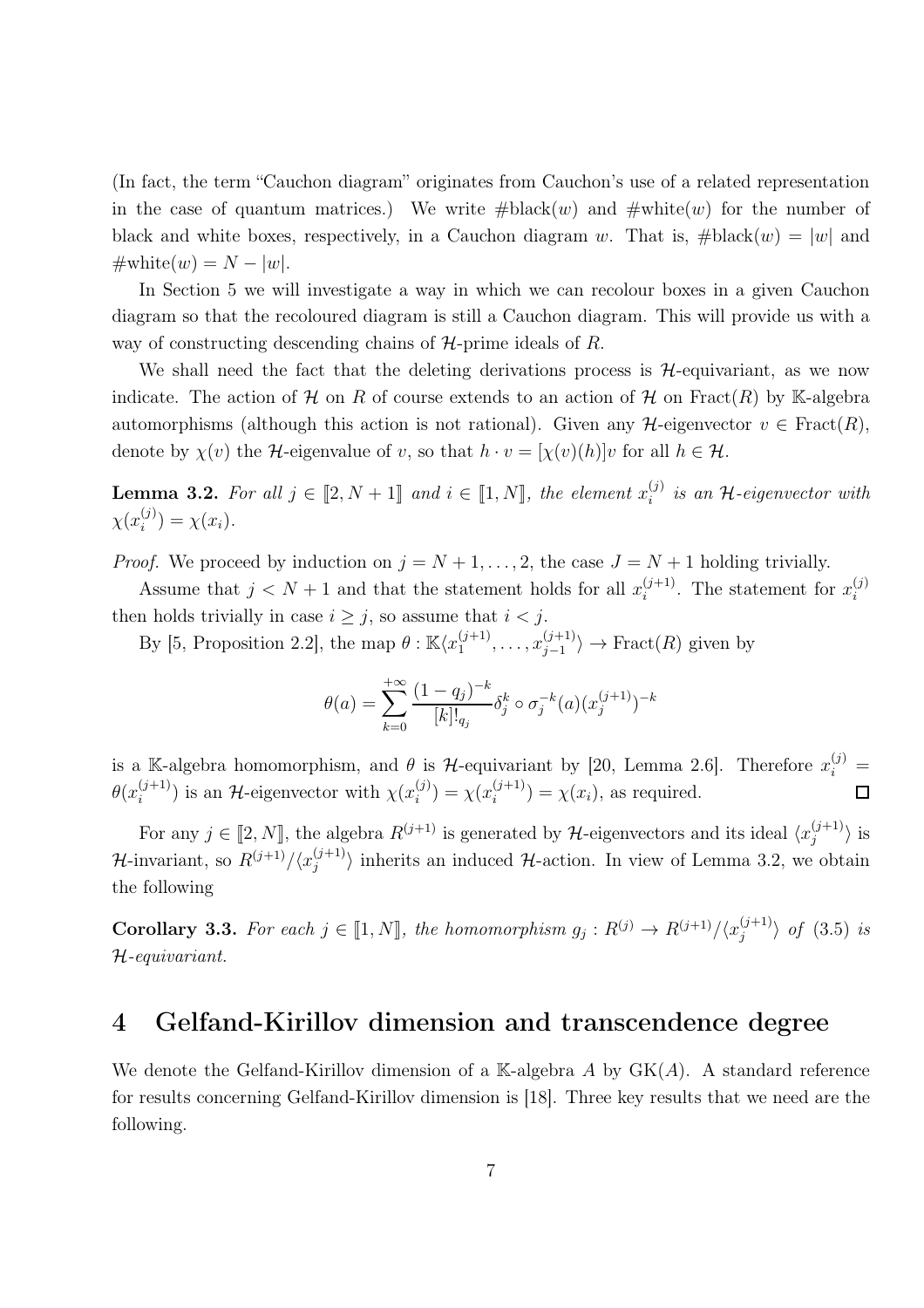**Theorem 4.1.** Let  $R = \mathbb{K}[x_1][x_2; \sigma_2, \delta_2] \cdots [x_N; \sigma_N, \delta_N]$  be a quantum nilpotent algebra. Then  $GK(R) = N$ .

Proof. This follows easily from [22, Lemma 2.3].

**Theorem 4.2.** Let A be a noetherian  $\mathbb{K}$ -algebra and let P be a prime ideal of A. Then

$$
GK(A/P) + ht(P) \leq GK(A).
$$

Proof. Noetherianness is more than is needed here – the result holds if all prime factor rings of A are right Goldie [18, Corollary 3.16].  $\Box$ 

**Proposition 4.3.** If  $B \subseteq A$  are  $\mathbb{K}\text{-}algebras \text{ such that } A$  is finitely generated as a right B-module, then

$$
GK(A) = GK(B).
$$

Proof. [18, Proposition 5.5].

We shall also make use of the Gelfand-Kirillov transcendence degree of K-algebras A, denoted  $\text{Tdeg}(A)$ . See [18] or [29], for instance, for the precise definition.

**Definition 4.4.** A K-algebra A is said to be Tdeg-stable [29] if the following hold:

- $GK(A) = Tdeg(A)$ .
- For every multiplicative system  $S$  of regular elements of  $A$  that satisfies the Ore condition, we have:  $\text{Tdeg}(S^{-1}A) = \text{Tdeg}(A)$ .

A key instance of this property is

Lemma 4.5. Every quantum torus is Tdeg-stable.

Proof. [23, Corollary 2.2] or [29, Proposition 7.2].

We excerpt the following key result from [29].

**Proposition 4.6.** [29, Proposition 3.5(4)] Let A be a semiprime Goldie K-algebra and let  $B \subseteq$ A be a semiprime Goldie subalgebra such that Fract  $B =$  Fract A. If A is Tdeg-stable, then  $GK(B) = GK(A)$  and B is Tdeg-stable.

 $\Box$ 

 $\Box$ 

 $\Box$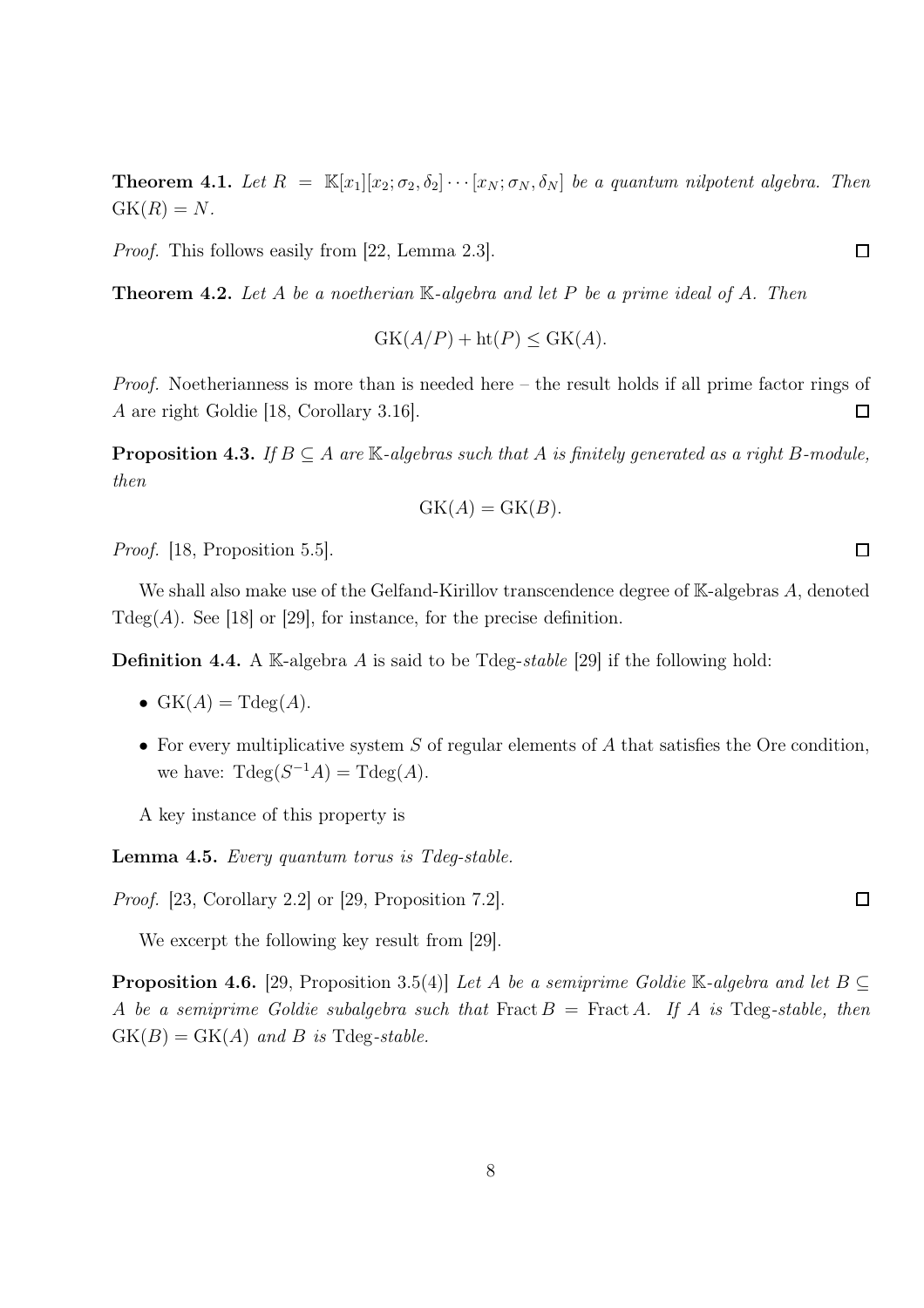An immediate application is that any quantum nilpotent algebra  $R$  is Tdeg-stable, since, by [14, Theorem 4.6], R is trapped between a quantum affine space  $\mathcal{O}_q(\mathbb{K}^N)$  and the corresponding quantum torus  $\mathcal{O}_{q}((\mathbb{K}^*)^N)$ . In fact, Tdeg-stability holds for all H-prime factors of R, by the same argument used in [19, Proposition 1.3.2.2] for the case of quantum matrices. This relies on a result of Cauchon [5, Théorème 5.4.1] which shows that for any Cauchon diagram w of R, the algebras  $R/J_w$  and  $\overline{R}/K_w$  have isomorphic localizations. For later use, we require the following H-equivariant version of the result.

Recall that the algebra  $\overline{R}/K_w$  is a quantum affine space with canonical generators given by the cosets of those  $T_i$  with  $i \in [1, N] \setminus w$ , where N is the length of R. Let  $\mathcal{E}_w$  denote the multiplicative set in  $R/K_w$  generated by  $\{T_i \mid i \in [1,N] \setminus w\}$ . Observe that  $\mathcal{E}_w$  is an Ore set in  $\overline{R}/K_w$  and that  $(\overline{R}/K_w)\mathcal{E}_w^{-1}$  is a quantum torus of rank  $N - |w|$ .

**Theorem 4.7.** Let R be a quantum nilpotent algebra of length N and let w be a Cauchon diagram for R. There exists an Ore set  $\mathcal{F}_w$  of regular H-eigenvectors in  $R/J_w$  such that

- (a) There is an H-equivariant K-algebra isomorphism  $(R/J_w)\mathcal{F}_w^{-1} \to (\overline{R}/K_w)\mathcal{E}_w^{-1}$ .
- (b)  $\text{Spec}_{J_w}(R) = \{ P \in \text{Spec}(R) \mid P \supseteq J_w \text{ and } (P/J_w) \cap \mathcal{F}_w = \varnothing \}.$

*Proof.* The Ore set we label  $\mathcal{F}_w$  is denoted  $\Sigma_{N+1}$  in [5, Subsection 5], where we take  $P = J_w$ . It is obtained as the end result of a sequence of Ore sets  $\Sigma_2, \ldots, \Sigma_{N+1}$  in subalgebras  $A_2 \cong$  $\overline{R}/K_w, \ldots, A_{N+1} = R/J_w$  of Fract $(R/J_w)$ , where  $\Sigma_2$  is the image of  $\mathcal{E}_w$  in  $A_2$ . Specifically,  $\Sigma_{j+1} = \Sigma_j \cap A_{j+1}$  for  $j \in [2, N]$ .

The action of H on  $R/J_w$  by automorphisms extends to an action on  $\text{Fract}(R/J_w)$  by automorphisms (although no longer rational). As one notes, the elements of  $\Sigma_2$  are regular  $\mathcal{H}$ eigenvectors, so the same holds for  $\Sigma_{N+1} = \mathcal{F}_w$ . That  $\Sigma_{N+1}$  satisfies the Ore condition in  $A_{N+1}$ is proved in  $[5,$  Proposition 5.4.4(2).

(a) This isomorphism corresponds to an equality in [5], due to identifications made in that paper.

In [5],  $\overline{R}/K_w$  is identified with  $A_2$  via a K-algebra epimorphism  $f_2 : R_2 = \overline{R} \to A_2$  with kernel  $K_w$  [5, Proposition 5.4.1(2)]. It follows from Lemma 3.2 that  $f_2$  is  $H$ -equivariant. Therefore the induced isomorphism  $(\overline{R}/K_w)\mathcal{E}_w^{-1} \to A_2\Sigma_2^{-1}$  is  $\mathcal{H}$ -equivariant. Since  $A_2\Sigma_2^{-1} = A_{N+1}\Sigma_{N+1}^{-1} =$  $(R/J_w)\mathcal{F}_w^{-1}$  [5, Proposition 5.4.4(3)], we obtain (the inverse of) the desired H-equivariant isomorphism.

(b) If  $P \in \text{Spec}_{J_w}(R)$ , then  $P/J_w$  contains no nonzero  $H$ -invariant ideals, so it cannot contain any H-eigenvectors. Hence,  $(P/J_w) \cap \mathcal{F}_w = \emptyset$ .

Conversely, suppose  $P \in \text{Spec}(R)$  with  $P \supseteq J_w$  and  $(P/J_w) \cap \mathcal{F}_w = \emptyset$ . Then  $I = (P : \mathcal{H})$  is a proper H-invariant ideal of R such that  $I \supseteq J_w$  and  $(I/J_w) \cap \mathcal{F}_w = \varnothing$ , and so  $(I/J_w)\mathcal{F}_w^{-1}$  is a proper H-invariant ideal of  $(R/J_w)\mathcal{F}_w^{-1}$ . Under the isomorphism in (a),  $(I/J_w)\mathcal{F}_w^{-1}$  corresponds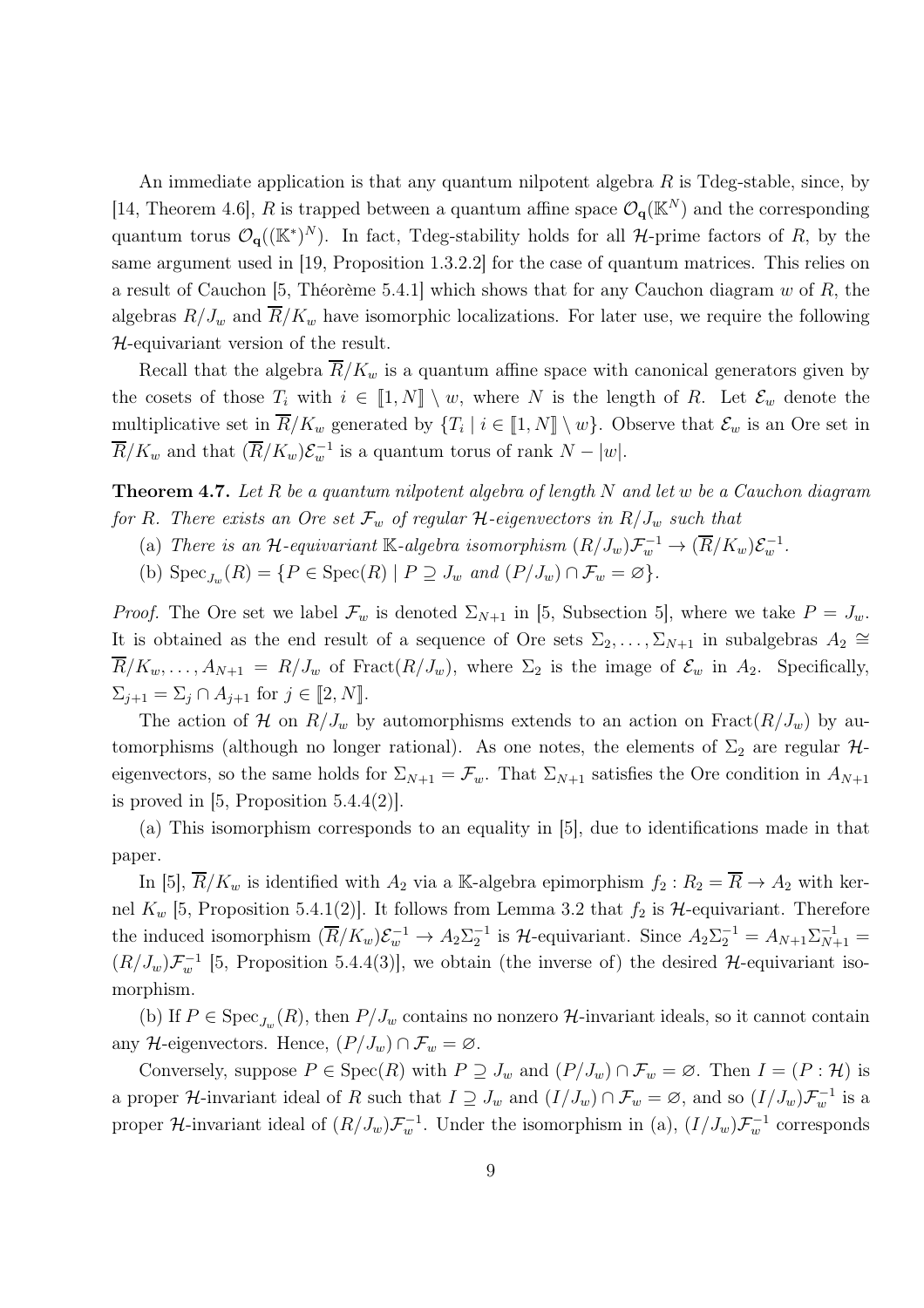to a proper H-invariant ideal  $I'$  of  $(\overline{R}/K_w)\mathcal{E}_w^{-1}$ . However, by [5, Lemme 5.5.3],  $(\overline{R}/K_w)\mathcal{E}_w^{-1}$  is an H-simple ring, i.e., it has no nonzero proper H-invariant ideals. Consequently,  $I' = 0$ , whence  $(I/J_w)\mathcal{F}_w^{-1} = 0$ . This forces  $I/J_w = 0$ , that is,  $(P: \mathcal{H}) = I = J_w$ . Therefore  $P \in \text{Spec}_{J_w}(R)$ .  $\Box$ 

**Corollary 4.8.** If R is a quantum nilpotent algebra of length N and w is a Cauchon diagram for R, then  $R/J_w$  is Tdeg-stable and  $GK(R/J_w) = N - |w| = \text{\#white}(w)$ .

*Proof.* By Lemma 4.5, the quantum torus  $(\overline{R}/K_w)\mathcal{E}_w^{-1}$  is Tdeg-stable, and we observe that this algebra has GK-dimension  $N - |w|$ . In view of Theorem 4.7, the algebra  $(R/J_w) \mathcal{F}_w^{-1}$  has the same properties. Since Fract  $R/J_w = \text{Fract}(R/J_w) \mathcal{F}_w^{-1}$ , Proposition 4.6 yields the desired conclusions.  $\Box$ 

### 5 Building height of  $H$ -primes by using black boxes

Let  $R = \mathbb{K}[x_1][x_2;\sigma_2,\delta_2]\cdots[x_N;\sigma_N,\delta_N]$  be a quantum nilpotent algebra of length N. In Theorem 4.1 we have seen that  $GK(R) = N$ , and Theorem 4.2 says that

$$
GK(R/P) + ht(P) \leq GK(R)
$$

for each prime ideal  $P$  of  $R$ . We aim to prove that these inequalities are actually equalities.

In this section, we establish the height formula for  $H$ -prime ideals of R. As an abbreviation, we write  $P \preceq'_{\mathcal{H}} A$  to denote that P is an H-prime ideal in A for any ring A equipped with a group action by  $\mathcal{H}$ .

We will show that if we take the Cauchon diagram for an  $H$ -prime ideal P of R and change the final black box to a white box then we again get the Cauchon diagram for an  $\mathcal{H}\text{-prime}$  ideal and that this new  $H$ -prime ideal is necessarily contained in the original  $H$ -prime ideal. In this way, we can build a descending chain of  $H$ -prime ideals with length equal to the number of black boxes. This provides a lower bound for the height of P. Combining this with Corollary 4.8 and Theorem 4.1, we see that Tauvel's height formula for the  $H$ -primes of R then follows easily, and that the height of an  $H$ -prime P of R is equal to the number of black boxes in the Cauchon diagram for P.

#### 5.1 Black box removal

Fix an H-prime ideal  $J_w$  of R, with w nonempty. Let k be the maximal member of w. We want to show that  $w' := w \setminus \{k\}$  is a Cauchon diagram, so that there is an H-prime ideal  $J_{w'}$  in R with  $\varphi(J_{w'})=K_{w'}$ . In order to do this, we need to reverse the procedure described in Section 3. We keep the notation of that section; in particular,  $\overline{R}$  denotes the quantum affine space that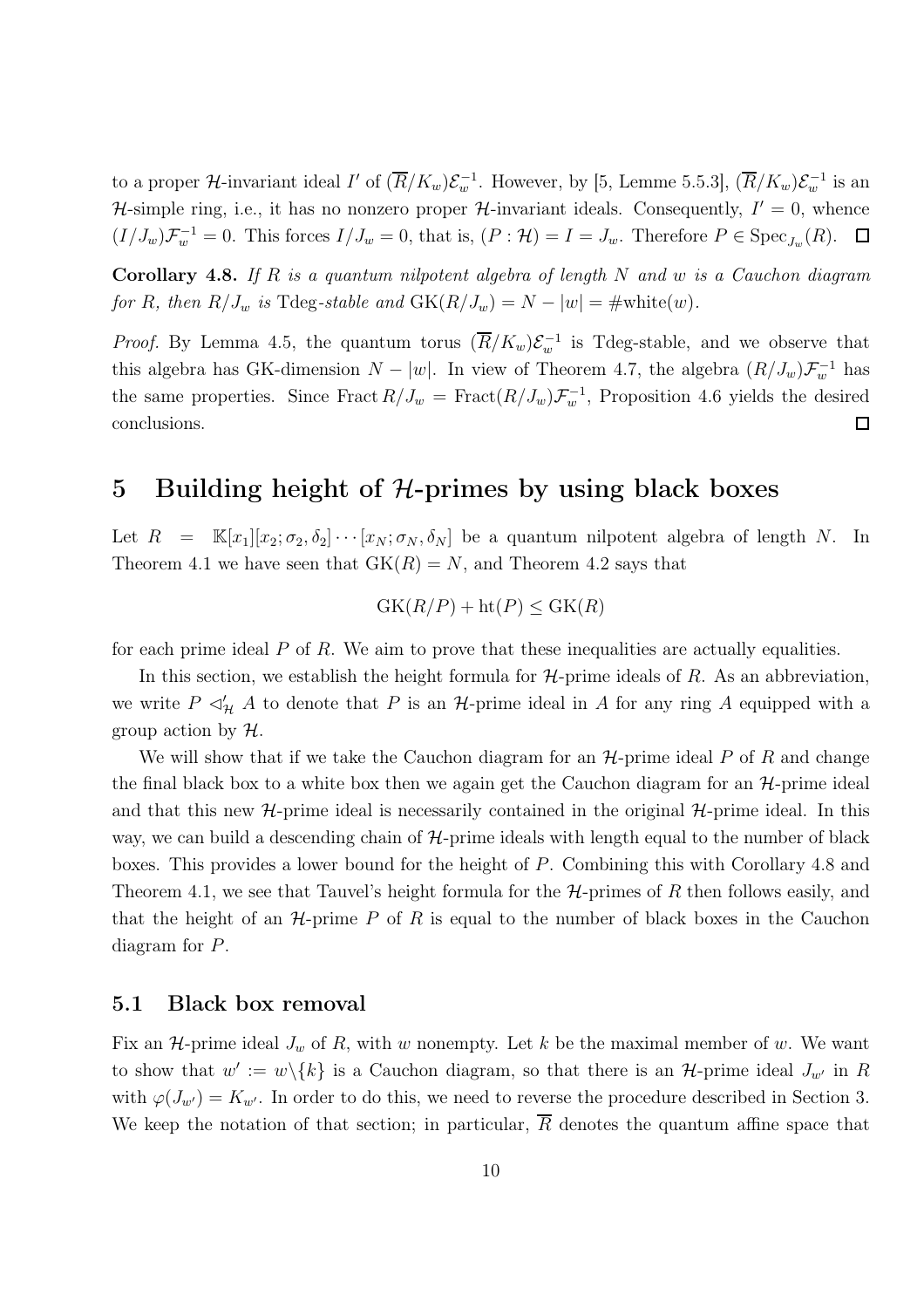is reached at the end of the deleting derivations process, and  $\varphi$ : Spec $(R) \hookrightarrow \text{Spec}(\overline{R})$  is the canonical embedding.

Recall the iterated Ore extension presentation of  $R^{(j)}$  from (3.2). When  $j \leq k$ , because of the nature of the automorphisms  $\tau_i$  with  $i \geq j$ , we may write (with a slight abuse of notation)

$$
R^{(j)} = A^{(j)}[T_k; \tau_k],
$$

where

$$
A^{(j)} := \mathbb{K}[x_1^{(j)}] \cdots [x_{j-1}^{(j)}; \sigma_{j-1}, \delta_{j-1}][T_j; \tau_j] \cdots [T_{k-1}; \tau_{k-1}][T_{k+1}; \tau_{k+1}] \cdots [T_N; \tau_N].
$$

Here for  $i > k$  we have written  $\tau_i$  for the restriction of the original  $\tau_i$  to the algebra

$$
\mathbb{K}\langle x_1^{(j)},\ldots,x_{j-1}^{(j)},T_j,\ldots,T_{k-1},T_{k+1},\ldots,T_{i-1}\rangle.
$$

The following technical lemma, needed in the next result, gives a sufficient criterion for recognising when an H-ideal is induced from the base ring in an Ore extension endowed with a suitable  $H$ -action.

**Lemma 5.1.** Let  $B = A[X; \sigma]$  be an Ore extension of K-algebras, and assume that  $\sigma$  extends to an automorphism  $\hat{\sigma}$  of B such that  $\hat{\sigma}(X) = qX$  for some  $q \in \mathbb{K}^*$  which is not a root of unity. Let I be a  $\hat{\sigma}$ -invariant ideal of B, and suppose that  $aX^n \in I$  implies  $a \in I$ , for any  $a \in A$  and  $n \in \mathbb{N}$ . Then

(i) 
$$
I = (I \cap A)B
$$
.

(ii) The natural map  $(A/(I \cap A))[\overline{X}; \overline{\sigma}] \rightarrow B/I$  is an isomorphism.

*Proof.* (i) We adapt the proof of [20, Lemma 2.2]. If (i) fails, there exists an element  $b =$  $\sum_i b_i X^i \in I$  with all  $b_i \in A$  but some  $b_j \notin I$ . Set  $m := \min\{i \mid b_i \notin I\}$  and  $n := \max\{i \mid b_i \notin I\}$ . Since  $b_i \in I$  for  $i \notin [m, n]$ , we may remove terms with these indices from b, that is, there is no loss of generality in assuming  $b = \sum_{i=m}^{n} b_i X^i$ .

If  $m = n$ , then  $b_n X^n \in I$  with  $b_n \notin I$ , contradicting our hypotheses. Thus,  $m < n$ . Without loss of generality,  $m - n$  is minimal among instances of elements with the properties of b.

Now I contains the elements

$$
Xb = \sum_{i=m}^{n} \sigma(b_i)X^{i+1} \quad \text{and} \quad \widehat{\sigma}(b) = \sum_{i=m}^{n} q^i \sigma(b_i)X^i,
$$

and so it also contains the element

$$
\widehat{\sigma}(b)X - q^n X b = \sum_{i=m}^{n-1} (q^i - q^n) \sigma(b_i) X^{i+1}.
$$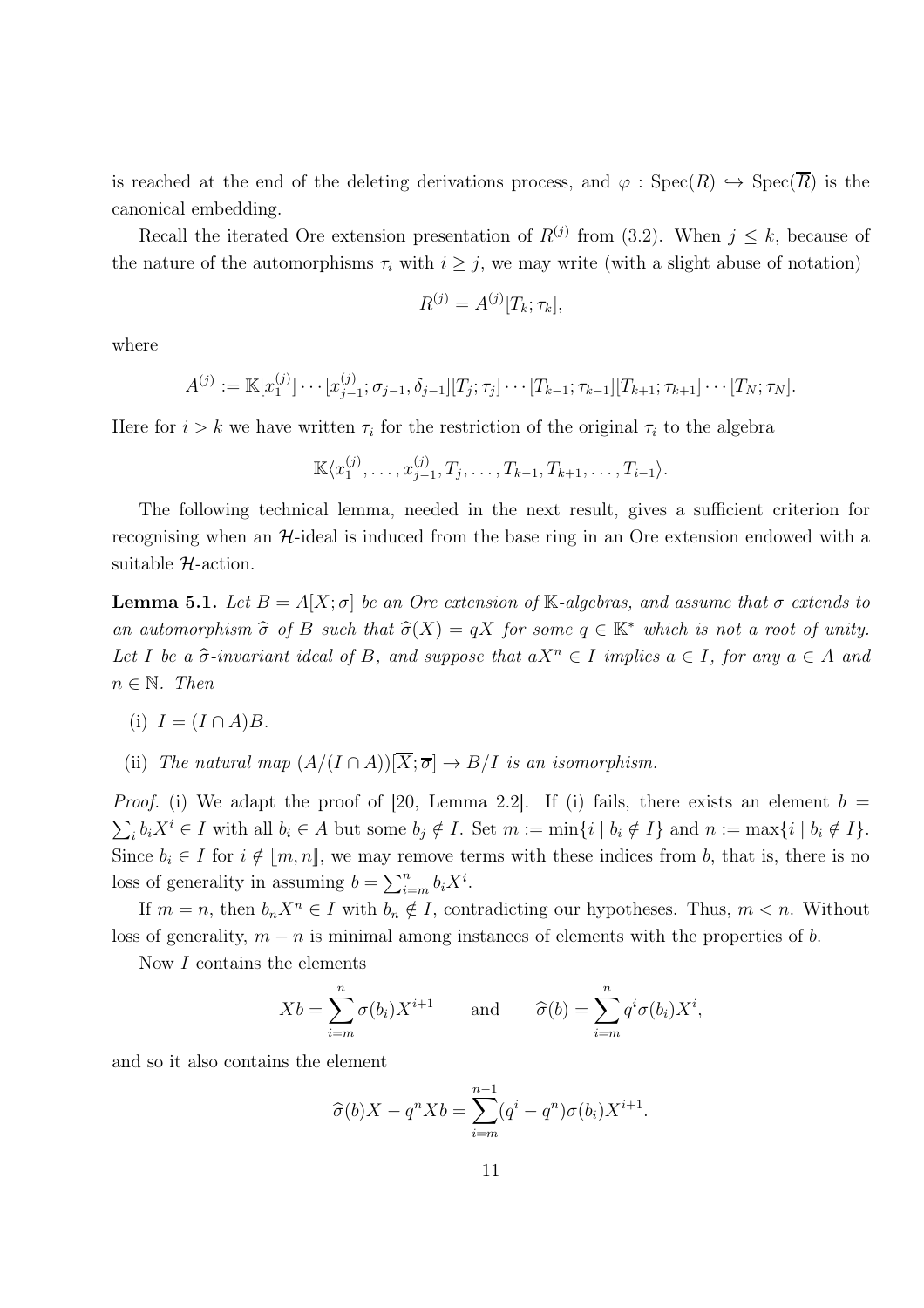The minimality of  $m - n$ , together with the assumption that q is not a root of unity, implies that  $\sigma(b_i) \in I$  for all  $i \in [\![m, n-1]\!]$ . But then  $b_m = \widehat{\sigma}^{-1}(\sigma(b_m)) \in I$ , a contradiction.

 $\Box$ 

(ii) This follows easily from (i), e.g. by using the comment in  $[10, 2.1(vi)]$ .

**Proposition 5.2.** Let w be a nonempty Cauchon diagram for R and let  $k := max w$ . The set  $w' := w \backslash \{k\}$  is a Cauchon diagram with  $J_{w'} \subsetneqq J_w$ .

*Proof.* If  $w = \{k\}$ , then  $w' = \emptyset$ . Clearly  $\varphi(0) = 0 = K_{\emptyset} \in \text{Spec}(\overline{R})$ , so w' is a Cauchon diagram and  $J_{w'} = 0 \subsetneq J_w$ . Hence, we may assume that  $w \supsetneq \{k\}$ ; in particular,  $k \geq 2$ . Note that if  $s \neq k$ then  $s \in w'$  if and only if  $s \in w$ .

As w is a Cauchon diagram, there exist  $\mathcal{H}$ -prime ideals  $J_w^{(i)} \lhd'_{\mathcal{H}} R^{(i)}$  for  $i \in [2, N + 1]$  such that  $\varphi_i(J_w^{(i+1)}) = J_w^{(i)}$  for  $i \in [2, N]$ , where  $J_w^{(N+1)} = J_w$  and  $J_w^{(2)} = K_w$ . We aim to construct a corresponding sequence of  $\mathcal{H}$ -prime ideals  $J_{w'}^{(i)} \lhd'_{\mathcal{H}} R^{(i)}$ .

First, we show that there are H-prime ideals  $J_{w'}^{(2)} \lhd'_{\mathcal{H}} R^{(2)}, \ldots, J_{w'}^{(k)} \lhd'_{\mathcal{H}} R^{(k)}$  with  $A^{(i)} \cap J_w^{(i)} \subseteq$  $J_{w'}^{(i)}$  for each  $i \in [2, k]$  and  $\varphi_i(J_{w'}^{(i+1)}) = J_{w'}^{(i)}$  for each  $i \in [2, k-1]$ . To begin, set  $J_{w'}^{(2)} := K_{w'}$  and observe that  $A^{(2)} \cap J_w^{(2)} = \langle T_j | j \in w' \rangle_{A^{(2)}} \subseteq J_{w'}^{(2)}$ .

Now assume that  $2 \le s < k$  and that  $\mathcal{H}$ -prime ideals  $J_{w'}^{(2)} \lhd'_\mathcal{H} R^{(2)}, \ldots, J_{w'}^{(s)} \lhd'_\mathcal{H} R^{(s)}$  have been defined with  $A^{(i)} \cap J_w^{(i)} \subseteq J_{w'}^{(i)}$  for each  $i \in [2, s]$  and  $\varphi_i(J_{w'}^{(i+1)}) = J_{w'}^{(i)}$  for each  $i \in [2, s-1]$ . We need to find an H-prime ideal  $J_{w'}^{(s+1)}$  in  $R^{(s+1)}$  such that  $A^{(s+1)} \cap J_w^{(s+1)} \subseteq J_{w'}^{(s+1)}$  and  $\varphi_s(J_{w'}^{(s+1)}) =$  $J_{w'}^{(s)}$ . We distinguish between two possible cases, depending on whether or not  $s \in w'$ . **Case (i)** Assume that  $s \notin w'$ .

As  $s < k$ , we know that  $s \notin w$ . In this case, set  $J_{w'}^{(s+1)} := J_{w'}^{(s)}[T_s^{-1}] \cap R^{(s+1)}$ . It is easy to see that  $J_{w'}^{(s+1)} \lhd'_{\mathcal{H}} R^{(s+1)}$  (observe that  $T_s \notin J_{w'}^{(2)}$  implies  $T_s \notin J_{w'}^{(s)}$ ) and we can check (using (3.1)) that  $\varphi_s(J_{w'}^{(s+1)}) = J_{w'}^{(s)}$ . Now,

$$
A^{(s+1)} \cap J_w^{(s+1)} = A^{(s+1)} \cap (J_w^{(s)}[T_s^{-1}] \cap R^{(s+1)}) \subseteq A^{(s)}[T_s^{-1}] \cap J_w^{(s)}[T_s^{-1}] \cap R^{(s+1)}
$$
  

$$
\subseteq (A^{(s)} \cap J_w^{(s)})[T_s^{-1}] \cap R^{(s+1)} \subseteq J_{w'}^{(s)}[T_s^{-1}] \cap R^{(s+1)} = J_{w'}^{(s+1)},
$$

as required to finish Case (i). (Here, the first containment and the last equality follow from (3.1), and the last containment is given by the inductive hypothesis.)

**Case (ii)** Assume that  $s \in w'$ . In this case,  $s \in w$ .

We have  $T_s \in J_{w'}^{(2)}$  and  $T_s \in J_w^{(2)}$ . It follows that  $T_s \in J_{w'}^{(s)}$  as well as  $T_s \in J_w^{(s)}$  and  $T_s \in J_w^{(s+1)}$ . In order to set up an application of Lemma 5.1, let

$$
A_{k-1}^{(s+1)} := \mathbb{K}\langle x_1^{(s+1)}, \dots, x_s^{(s+1)}, T_{s+1}, \dots, T_{k-1} \rangle \subset A^{(s+1)}
$$
  

$$
R_k^{(s+1)} := \mathbb{K}\langle x_1^{(s+1)}, \dots, x_s^{(s+1)}, T_{s+1}, \dots, T_k \rangle \subset R^{(s+1)},
$$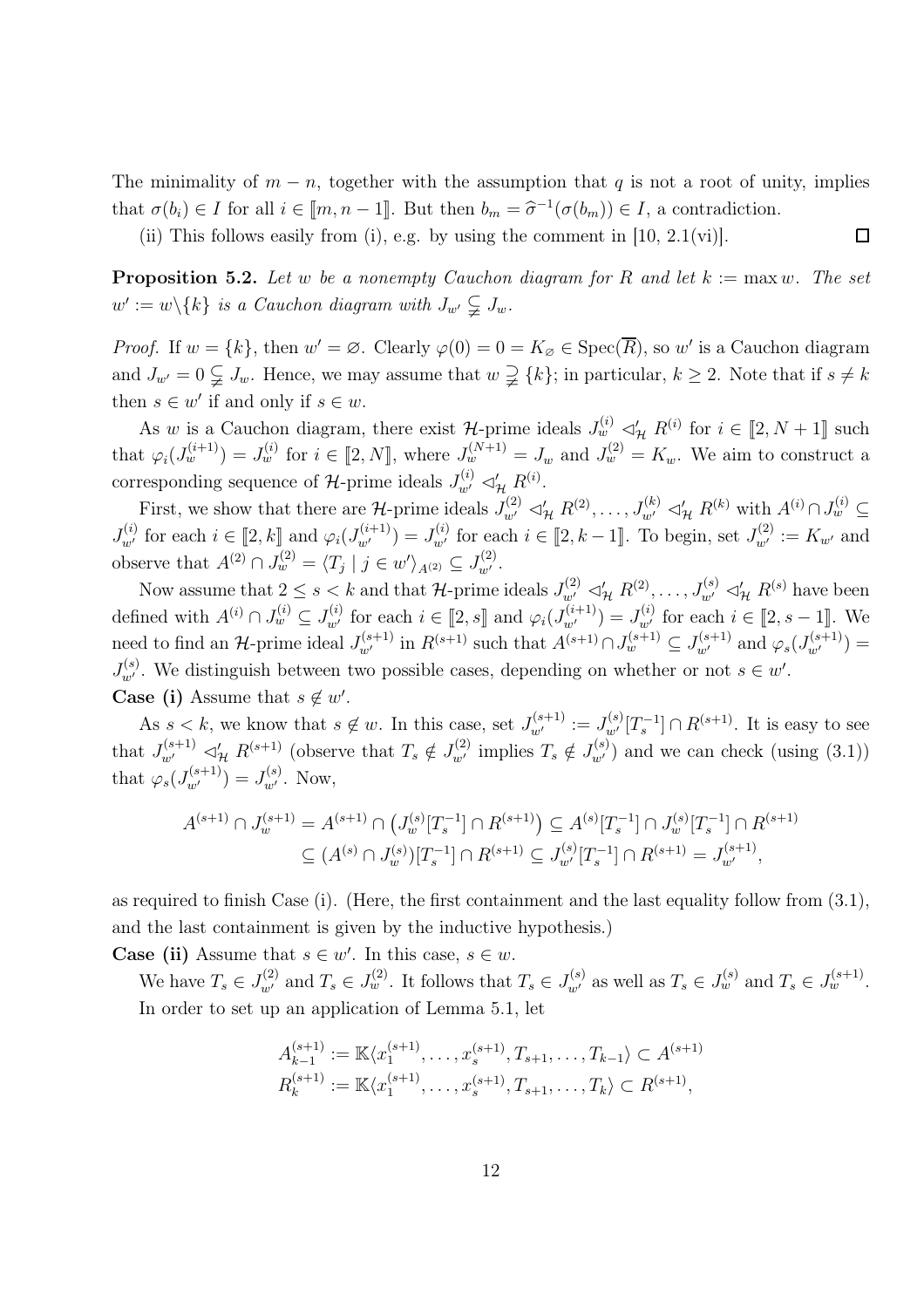so that  $R_k^{(s+1)} = A_{k-1}^{(s+1)}$  $\binom{(s+1)}{k-1}[T_k; \tau_k]$ . In view of Lemma 3.2, the restriction of  $(h_k \cdot)$  to  $R_k^{(s+1)}$  $k^{(s+1)}$  (where  $h_k$  is the element of H occurring in part (iii) of Definition 2.1) yields an automorphism  $\hat{\tau}_k$  which extends  $\tau_k$  and satisfies  $\widehat{\tau}_k(T_k) = q_kT_k$ .

**Claim** Suppose that  $a \in A_{k-1}^{(s+1)}$  $\sum_{k=1}^{(s+1)}$  and  $aT_k^n \in {\langle T_s \rangle}_{R_k^{(s+1)}}$  for some  $n \geq 0$ . Then  $a \in {\langle T_s \rangle}_{A_{k-1}^{(s+1)}}$ . *Proof of Claim* Recall from (3.3) that  $T_kT_s = \lambda T_sT_k$  where  $\lambda = \lambda_{k,s} \in \mathbb{K}^*$ .

Suppose that  $aT_k^n = \sum_i c_iT_s d_i$ , with  $c_i, d_i \in R_k^{(s+1)}$  $k_k^{(s+1)}$ . Write  $c_i = \sum_{\alpha} c_{i\alpha} T_k^{\alpha}$  and  $d_i = \sum_{\beta} d_{i\beta} T_k^{\beta}$ k with  $c_{i\alpha}$ ,  $d_{i\beta} \in A_{k-1}^{(s+1)}$  $\binom{s+1}{k-1}$ . Thus,

$$
aT_k^n = \sum_{i,\alpha,\beta} (c_{i\alpha} T_k^{\alpha}) T_s (d_{i\beta} T_k^{\beta}) = \sum_{i,\alpha,\beta} c_{i\alpha} \lambda^{\alpha} T_s T_k^{\alpha} d_{i\beta} T_k^{\beta} = \sum_{i,\alpha,\beta} c_{i\alpha} \lambda^{\alpha} T_s \tau_k^{\alpha} (d_{i\beta}) T_k^{\alpha} T_k^{\beta}
$$

$$
= \sum_{i,\alpha,\beta} c_{i\alpha} \lambda^{\alpha} T_s \tau_k^{\alpha} (d_{i\beta}) T_k^{\alpha+\beta} = \sum_{m=0}^{\infty} \left( \sum_{i} \sum_{\alpha+\beta=m} c_{i\alpha} \lambda^{\alpha} T_s \tau_k^{\alpha} (d_{i\beta}) \right) T_k^m.
$$

Since  $R_k^{(s+1)} = A_{k-1}^{(s+1)}$  $\binom{(s+1)}{k-1}[T_k; \tau_k]$  is an Ore extension, it follows that

$$
a = \sum_{i} \sum_{\alpha=0}^{n} c_{i\alpha} \lambda^{\alpha} T_{s} \tau_{k}^{\alpha}(d_{i,n-\alpha}) \in \langle T_{s} \rangle_{A_{k-1}^{(s+1)}},
$$

as required to establish the truth of the claim.

The case  $n = 0$  of the claim implies that  $\langle T_s \rangle_{R_k^{(s+1)}} \cap A_{k-1}^{(s+1)} = \langle T_s \rangle_{A_{k-1}^{(s+1)}}$ . Applying Lemma 5.1, we obtain

$$
\langle T_s \rangle_{R_k^{(s+1)}} = \langle T_s \rangle_{A_{k-1}^{(s+1)}} R_k^{(s+1)}.
$$

Since the ideals  $\langle T_s \rangle_{R_k^{(s+1)}}$  and  $\langle T_s \rangle_{A_{k-1}^{(s+1)}}$  are invariant under  $\tau_{k+1}, \ldots, \tau_N$ , it follows that

$$
\langle T_s \rangle_{R^{(s+1)}} = \langle T_s \rangle_{R^{(s+1)}_k} R^{(s+1)} \quad \text{and} \quad \langle T_s \rangle_{A^{(s+1)}} = \langle T_s \rangle_{A^{(s+1)}_{k-1}} A^{(s+1)},
$$

whence  $\langle T_s \rangle_{R(s+1)} = \langle T_s \rangle_{A(s+1)} R^{(s+1)}$ . Consequently,

the natural map 
$$
(A^{(s+1)}/\langle T_s \rangle_{A^{(s+1)}}) [\overline{T}_k; \overline{\sigma}_k] \longrightarrow R^{(s+1)}/\langle T_s \rangle
$$
 is an isomorphism. (5.1)

Consider the map  $g_s: R^{(s)} \longrightarrow R^{(s+1)}/\langle T_s \rangle$  that arises in the deleting derivations process (3.5). This map induces an isomomorphism from  $R^{(s)}/\text{ker}(g_s)$  to  $R^{(s+1)}/\langle T_s\rangle$ , and we know that  $\ker(g_s) \subseteq J_w^{(s)} = g_s^{-1}(J_w^{(s+1)}/\langle T_s \rangle)$ . In fact, there is the isomorphism

$$
R^{(s)}/J^{(s)}_w \cong R^{(s+1)}/J^{(s+1)}_w
$$

that is induced by  $q_s$ .

We shall prove that  $\ker(g_s) \subseteq J_{w'}^{(s)}$ . Let  $x \in \ker(g_s)$ , and write  $x = \sum_i a_i^{(s)} T_k^i$  with each  $a_i^{(s)} \in A^{(s)}$ . Now by (5.1),  $g_s(x) = 0$  implies  $g_s(a_i^{(s)})$  $i^{(s)}$  = 0, for each *i*; so  $a_i^{(s)} \in \text{ker}(g_s) \cap A^{(s)} \subseteq$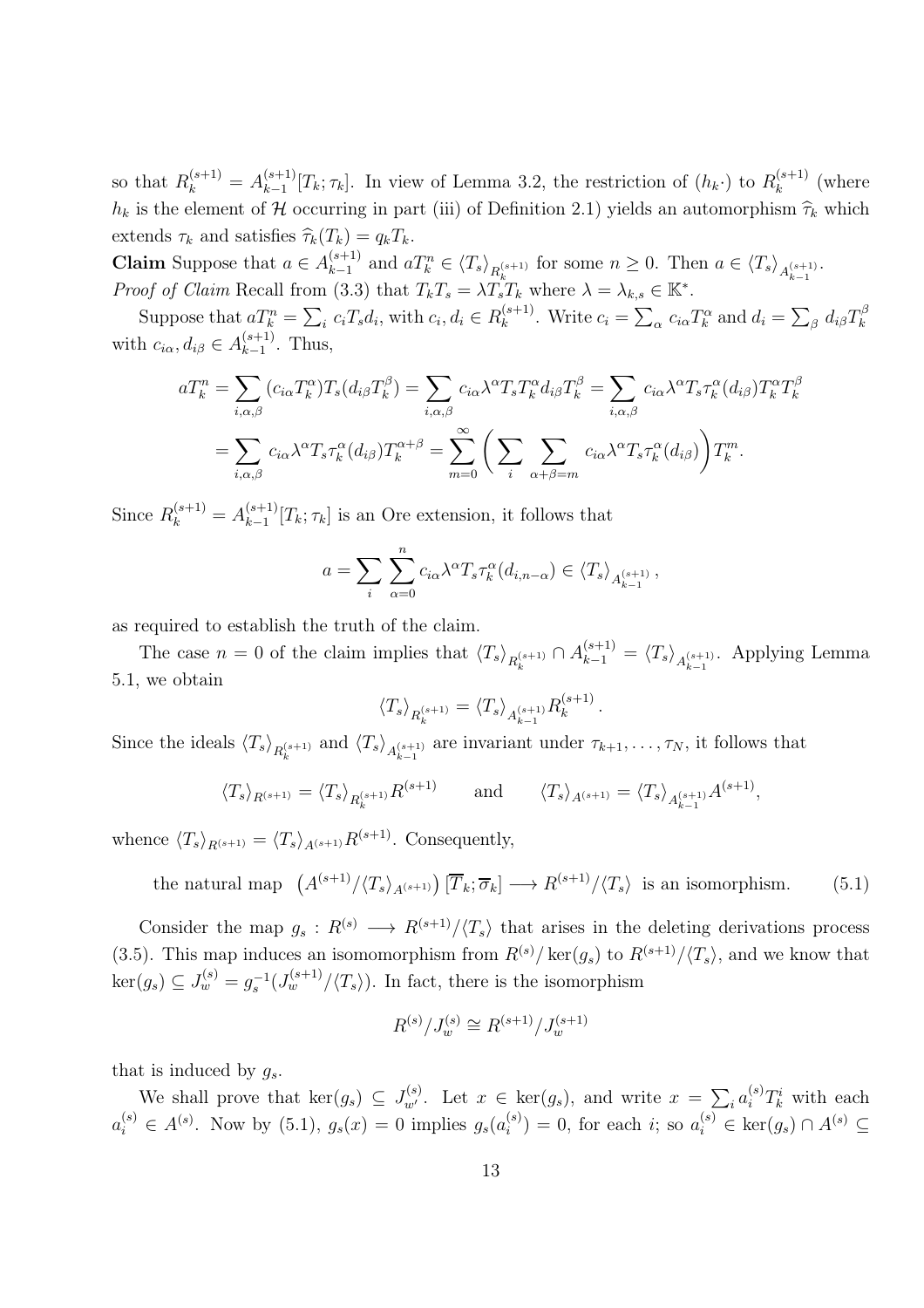$J_{w}^{(s)} \cap A^{(s)} \subseteq J_{w'}^{(s)}$ , where the final containment is given by the inductive hypothesis. Hence,  $\ker(g_s) \subseteq J_{w'}^{(s)}$ , as required.

Since  $g_s$  is H-equivariant (Corollary 3.3), it follows that there is an H-prime ideal  $J_{w'}^{(s+1)} \lhd'_{\mathcal{H}}$  $R^{(s+1)}$  such that  $J_{w'}^{(s+1)} \supseteq \langle T_s \rangle$  and  $g_s$  induces an isomorphism

$$
R^{(s)}/J_{w'}^{(s)} \cong R^{(s+1)}/J_{w'}^{(s+1)}.
$$

In particular,  $J_{w'}^{(s)} = g_s^{-1}(J_{w'}^{(s+1)}/\langle T_s \rangle) = \varphi_s(J_{w'}^{(s+1)})$ .

Let  $z \in A^{(s+1)} \cap J_w^{(s+1)}$ . There exists  $z' \in A^{(s)} \cap J_w^{(s)}$  such that  $g_s(z') = \overline{z} \in R^{(s+1)}/\langle T_s \rangle$ . Now,  $z' \in J_{w'}^{(s)}$ , by the inductive hypothesis; so  $\overline{z} = g_s(z') \in g_s(J_{w'}^{(s)}) = J_{w'}^{(s+1)}/\langle T_s \rangle$ . Since  $T_s \in J_{w'}^{(s+1)}$ , this establishes the required inclusion  $A^{(s+1)} \cap J_w^{(s+1)} \subseteq J_{w'}^{(s+1)}$  in this case. This finishes Case (ii).

At this stage, we have constructed H-prime ideals  $J_{w'}^{(i)} \lhd'_{\mathcal{H}} R^{(i)}$  for  $i \in [2, k]$  with  $\varphi_i(J_{w'}^{(i+1)}) =$  $J_{w'}^{(i)}$  for  $i = \llbracket 2, k-1 \rrbracket$ . We still need to construct  $\mathcal{H}$ -prime ideals  $J_{w'}^{(i)} \lhd'_{\mathcal{H}} R^{(i)}$  for  $i \in \llbracket k+1, N+1 \rrbracket$ with  $\varphi_i(J_{w'}^{(i+1)}) = J_{w'}^{(i)}$  for  $i \in [k, N]$ . However, for  $s \geq k$ , we know that  $s \notin w'$ ; so the same reasoning as in the first part of Case (i) above does what is required.

Now  $J_{w'}^{(N+1)}$  is an H-prime ideal of R with  $\varphi(J_{w'}^{(N+1)}) = J_{w'}^{(2)} = K_{w'}$ , whence w' is the Cauchon diagram for  $J_{w'}^{(N+1)}$  and  $J_{w'}^{(N+1)} = J_{w'}$ . The fact that  $J_{w'} \subsetneq J_w$  follows from [2, Theorem 1.4]

**Corollary 5.3.** Let  $J$  be an  $H$ -prime ideal in the quantum nilpotent algebra  $R$ . If  $w$  is the Cauchon diagram of J, then  $\text{ht}(J) > # \text{black}(w)$ .

#### 5.2 Height formula for  $H$ -primes

**Theorem 5.4.** Let J be an  $H$ -prime ideal of the quantum nilpotent algebra R with Cauchon diagram w. Then

$$
GK(R/J) + ht(J) = GK(R);
$$

that is, Tauvel's height formula holds for the  $H$ -prime ideals of any quantum nilpotent algebra. Furthermore,  $GK(R/J) = \text{\#white}(w)$  and  $ht(J) = \text{\#black}(w)$ .

*Proof.* We already have  $GK(R/J) = \#white(w)$ , by Corollary 4.8. By using Corollary 5.3 and Theorem 4.2, we see that

$$
N = GK(R) \ge GK(R/J) + ht(J) \ge \#white(w) + #black(w) = N.
$$

Tauvel's height formula for J follows, as does the claim about  $\text{ht}(J)$ .

 $\Box$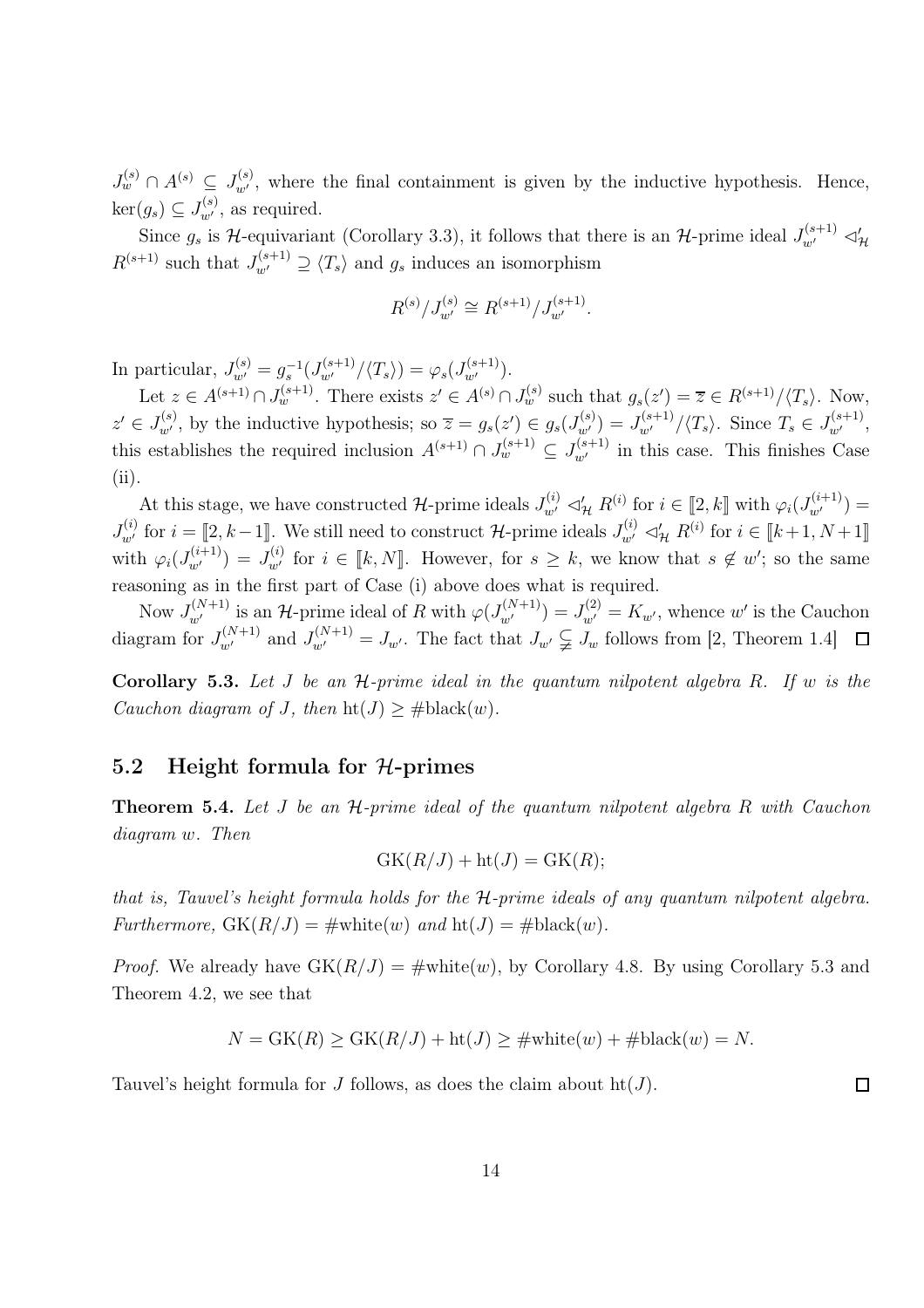In order to extend this result to arbitrary prime ideals, we need to further employ Tdegstability. The necessary details are given in the next section.

The proof of Corollary 5.3 shows that for any  $H$ -prime ideal  $J$  of  $R$  with Cauchon diagram w, there is a strictly descending chain  $J_0 = J \supsetneq J_1 \supsetneq \cdots \supsetneq J_m = 0$  of H-primes of R with  $m = #black(w)$ . In other words, the height of J within the poset  $H$ -SpecR is at least  $#black(w)$ . Since this value, which we denote  $\text{ht}_{H\text{-}SpecR}(J)$ , is dominated by  $\text{ht}_{SpecR}(J) := \text{ht}(J)$ , we obtain the following from Theorem 5.4.

**Corollary 5.5.** If J is any  $H$ -prime ideal of the quantum nilpotent algebra R, then

$$
ht_{\mathcal{H}\text{-Spec}R}(J) = ht_{SpecR}(J). \tag{5.2}
$$

Equation (5.2) had previously been established only under the hypothesis that  $H$ -SpecR has H-normal separation, meaning that for any H-prime ideals  $J \subsetneq K$  of R, there is an H-eigenvector  $u \in K \setminus J$  such that  $u + J$  is normal in  $R/J$  and the corresponding automorphism of  $R/J$  is given by some element of  $H$  (see [27, Proposition 5.9]). As a consequence, (5.2) was known for quantum nilpotent algebras of the form  $U^w_-(\mathfrak{g})$  (i.e., quantum Schubert cell algebras) [27, Proof of Theorem 5.8] and for cocycle twists of the  $U^w_-(\mathfrak{g})$  [28, Section 5].

# 6 T-degree stability for primitive quotients of quantum nilpotent algebras

We now require some more precise information about Tdeg and Tdeg-stability. This will be obtained using the *lower transcendence degree* (over  $K$ ) of a  $K$ -algebra A, as defined in [30]. This degree, denoted  $\text{Ld}(A)$ , is a value in  $\mathbb{R}_{>0} \cup \{\infty\}$ ; we refer to [30] for the definition. (We do not require lower transcendence degrees over division subalgebras of A.)

**Lemma 6.1.** Let  $B \subseteq A$  be prime Goldie K-algebras such that all regular elements of B are also regular in A. If A is finitely generated as a right B-module, then  $\mathrm{Ld}(A) = \mathrm{Ld}(B)$ .

*Proof.* By [30, Theorem 0.3(2)],  $L(dA) = L(d(Fract(A))$  and  $L(dB) = L(d(Fract(B)))$ , so it remains to show that  $\text{Ld}(\text{Fract}(A)) = \text{Ld}(\text{Fract}(B)).$  This will follow from [30, Theorem 0.3(1)] once we show that  $\text{Frac}(A)$  is finitely generated as a right  $\text{Frac}(B)$ -module, since  $\text{Frac}(B)$  is artinian.

Due to the assumption on regular elements, we can identify  $\text{Fract}(B)$  with a subalgebra of Fract(A). We have  $A = \sum_{i=1}^{n} a_i B$  for some  $a_i \in A$ . Set  $D := A \cdot \text{Fract}(B) = \sum_{i=1}^{n} a_i \text{Fract}(B)$ , a right  $\text{Fract}(B)$ -submodule of  $\text{Fract}(A)$  which is finitely generated and thus artinian. Any regular element  $a \in A$  is invertible in Fract(A), whence  $aD \cong D$ . Since  $aD \subseteq D$  and D is artinian on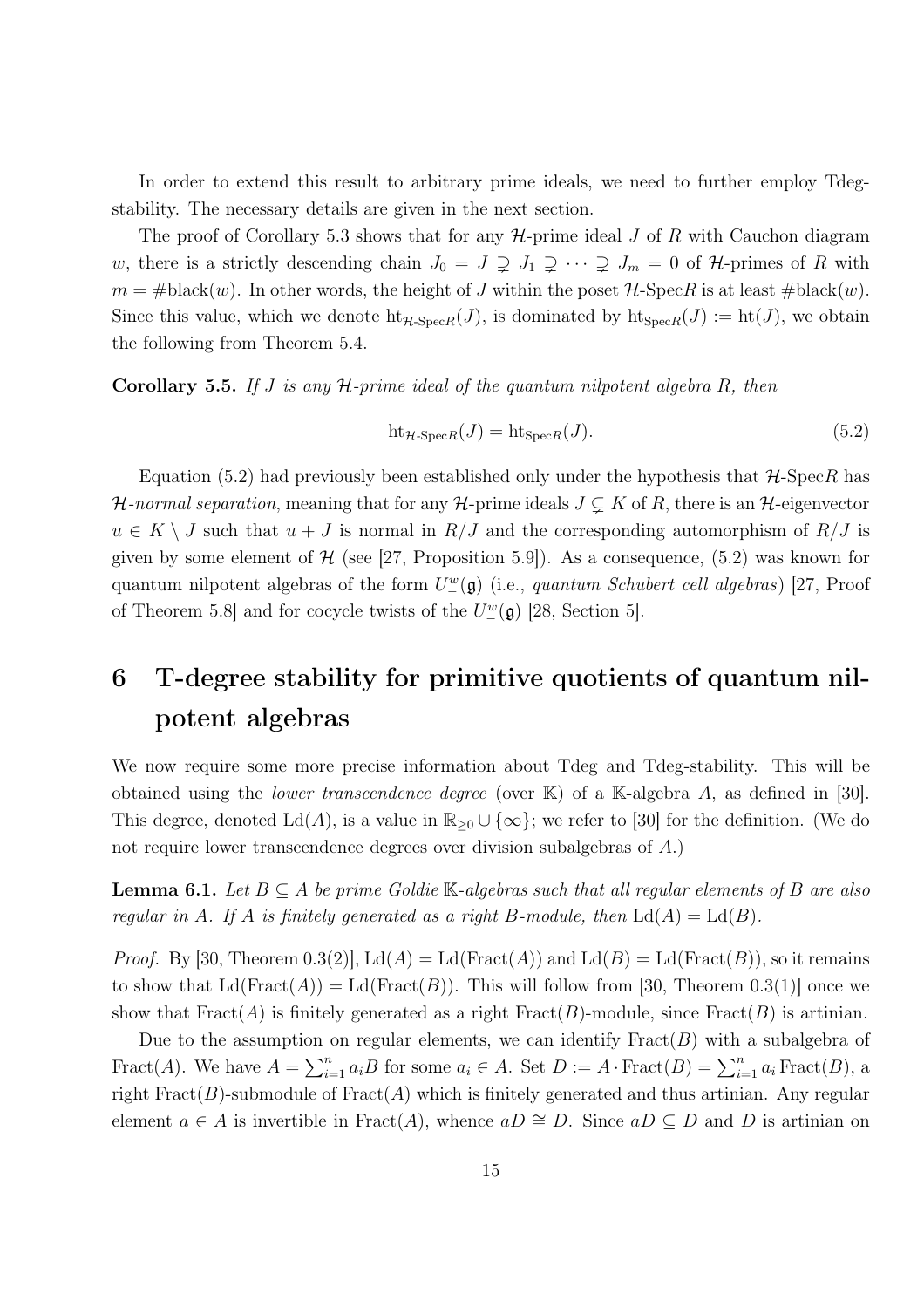the right,  $aD = D$ , whence  $a^{-1}D = D$ . Now D is a left ideal of Fract(A), and it contains A, so  $D = \text{Fract}(A)$ . Therefore  $\text{Fract}(A)$  is a finitely generated right  $\text{Fract}(B)$ -module, as desired.  $\Box$ 

**Proposition 6.2.** If T is a quantum torus over K and M is a maximal ideal of T, then  $T/M$ is Tdeg-stable.

*Proof.* As noted in [30, pp. 159–60], it suffices to show that  $T/M$  is Ld-stable in the sense that  $Ld(T/M) = GK(T/M).$ 

Extension and contraction give inverse bijections between the sets of ideals in  $Z(T)$  and T (e.g., [4, Proposition II.3.8]), so  $\mathfrak{m} := M \cap Z(T)$  is a maximal ideal of  $Z(T)$  and  $M = \mathfrak{m}T$ . Since  $Z(T)$  is a Laurent polynomial algebra over K (e.g., [4, Lemma II.3.7(e)]), the field  $Z(T)/m$  is finite dimensional over K.

Write  $T = \mathcal{O}_{q}((\mathbb{K}^*)^n)$  for some  $n \in \mathbb{N}$  and some multiplicatively skewsymmetric matrix  $\mathbf{q} = (q_{ij}) \in M_n(\mathbb{K}^*)$ . Let  $y_1^{\pm 1}, \ldots, y_n^{\pm 1}$  be a standard set of generators for T, so that

$$
T = \mathbb{K}\langle y_1^{\pm 1}, \dots, y_n^{\pm 1} \mid y_i y_j = q_{ij} y_j y_i \ \forall \ i, j \in [\![ 1, n ]\!]\rangle.
$$

Then let  $\{y^a \mid a \in \mathbb{Z}^n\}$  be the corresponding K-basis for T, where

$$
y^{a} := y_1^{a_1} y_2^{a_2} \cdots y_n^{a_n} \qquad \forall \ a = (a_1, \ldots, a_n) \in \mathbb{Z}^n.
$$

Set  $Z := \{a \in \mathbb{Z}^n \mid y^a \in Z(T)\}\$ , so that  $Z(T) = \bigoplus_{a \in Z} \mathbb{K} y^a$  (e.g., [4, Lemma II.3.7(a)]).

Choose a subgroup  $W \subseteq \mathbb{Z}^n$  maximal with respect to the property  $W \cap Z = 0$ . Then  $\mathbb{Z}^n/(Z \oplus W)$  is finite, and  $Z \oplus W$  is free abelian of rank n. Choose bases  $(b_1, \ldots, b_l)$  and  $(b_{l+1},\ldots,b_n)$  for Z and W, respectively, and set  $z_i := y^{b_i}$  for all i. Then

$$
Z(T) = \bigoplus_{a \in Z} \mathbb{K}y^a = \mathbb{K}[z_1^{\pm 1}, \dots, z_l^{\pm 1}].
$$

Next, set

$$
C := \bigoplus_{a \in W} \mathbb{K}y^a = \mathbb{K}\langle z_{l+1}^{\pm 1}, \dots, z_n^{\pm 1} \rangle,
$$

a quantum torus over K of rank  $r := n - l$ . Finally, set

$$
B := \bigoplus_{a \in Z \oplus W} \mathbb{K}y^a = \mathbb{K}\langle z_1^{\pm 1}, \dots, z_n^{\pm 1} \rangle,
$$

a K-subalgebra of T. Observe that the multiplication map  $Z(T) \otimes_{\mathbb{K}} C \to T$  gives a K-algebra isomorphism of  $Z(T) \otimes_{\mathbb{K}} C$  onto B. We identify B with  $Z(T) \otimes_{\mathbb{K}} C$  via this isomorphism.

We next show that C is a central simple K-algebra (meaning only that C is a simple ring with center K). Simplicity will follow from [24, Proposition 1.3] once we show that  $Z(C) = K$ .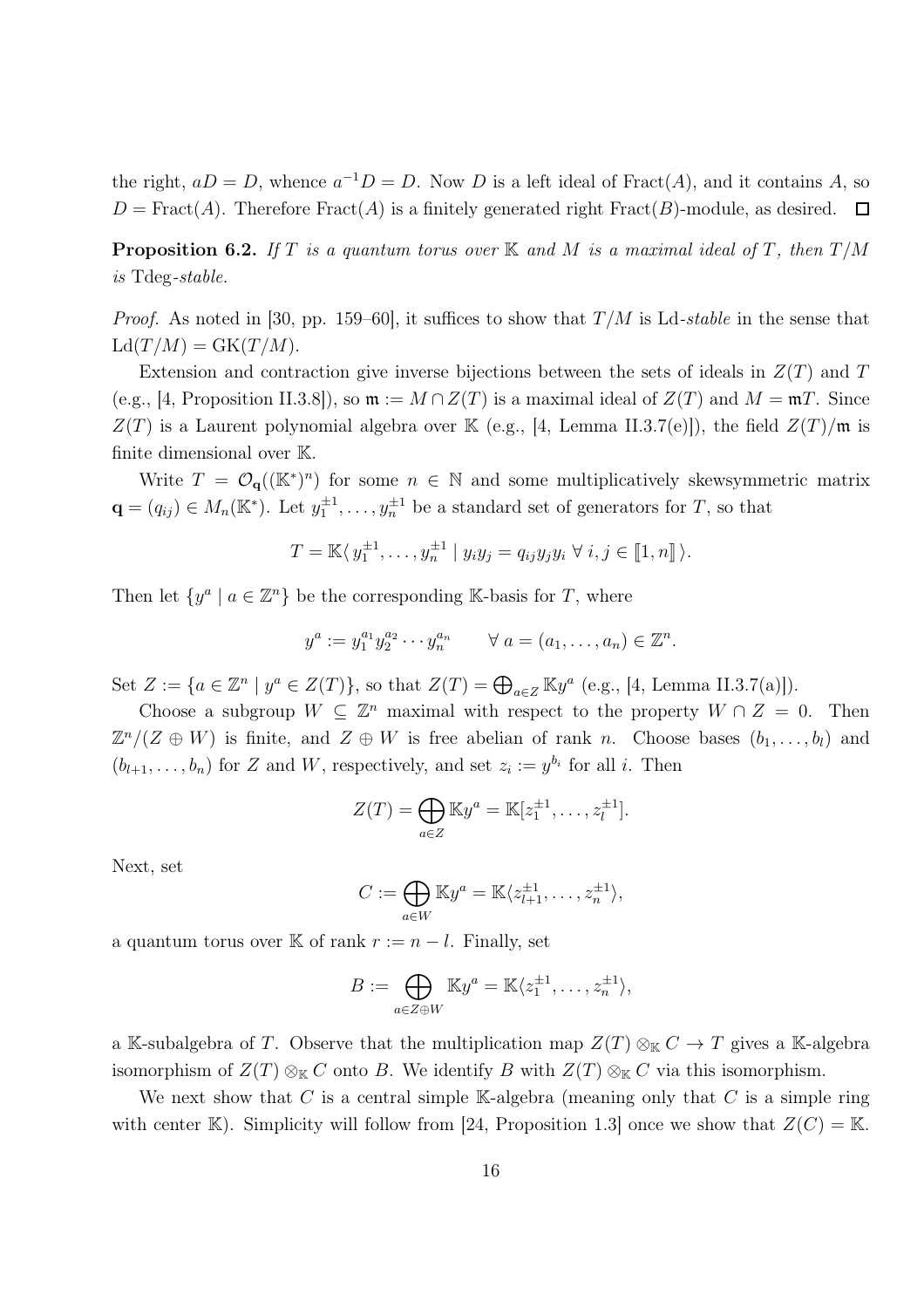We know that  $Z(C)$  is spanned by those  $y^a$  with  $a \in W$  and  $y^a \in Z(C)$ . Let  $s := |\mathbb{Z}^n/(Z \oplus W)|$ , so that  $sb \in \mathbb{Z} \oplus W$  for all  $b \in \mathbb{Z}^n$ . If  $a \in W$  and  $y^a \in \mathbb{Z}(C)$ , then  $y^a$  commutes with  $y^{sb}$  for any  $b \in \mathbb{Z}^n$ . There is a scalar  $\lambda_{a,b} \in \mathbb{K}^*$  such that  $y^a y^b = \lambda_{a,b} y^b y^a$ , whence  $y^a y^{sb} = \lambda_{a,b}^s y^{sb} y^a =$  $\lambda_{a,b}^s y^a y^{sb}$ . But then  $\lambda_{a,b}^s = 1$  and so  $y^{sa} y^b = y^b y^{sa}$ . Consequently,  $y^{sa} \in Z(T)$  and  $sa \in Z$ . Since also  $a \in W$ , we must have  $a = 0$ . Therefore  $Z(C) = \mathbb{K}$ , as required.

Since C is a central simple K-algebra,  $mB = m \otimes_{\mathbb{K}} C$  is a maximal ideal of B. Now  $B/mB =$  $(Z(T)/\mathfrak{m})\otimes_{\mathbb{K}} C$ , and we identify C with a subalgebra of  $B/\mathfrak{m}B$ . Note that any K-basis for  $Z(T)/\mathfrak{m}$ provides a finite basis for  $B/\mathfrak{m}B$  as a free right and left C-module. In particular, it follows that all regular elements of C are also regular in  $B/\mathfrak{m}B$ . Thus, Lemma 6.1 implies  $\mathrm{Ld}(B/\mathfrak{m}B) = \mathrm{Ld}(C)$ . Now  $GK(C) = r$ , and C is Ld-stable by [30, Corollary 6.3(1)], so  $L(d(C)) = r$ . Taking account of Proposition 4.3, we therefore have

$$
Ld(B/\mathfrak{m}B) = GK(B/\mathfrak{m}B) = r.
$$
\n(6.1)

Since  $mB$  is a maximal ideal of B, it must equal  $B \cap M$ . We then identify  $B/mB$  with its image in T/M. Observe that T is a free right and left B-module with a basis  $\{y^{u_1}, \ldots, y^{u_s}\},$ where  $\{u_1, \ldots, u_s\}$  is a complete set of coset representatives for  $\mathbb{Z}^n/(Z \oplus W)$ . Consequently,  $T/M = T/\mathfrak{m}T$  is a free right and left  $(B/\mathfrak{m}B)$ -module with a basis  $\{y^{u_1} + M, \ldots, y^{u_s} + M\}$ , so  $T/M$  is finitely generated as a right  $(B/\mathfrak{m}B)$ -module and all regular elements of  $B/\mathfrak{m}B$  are also regular in  $T/M$ . Therefore Lemma 6.1 and Proposition 4.3, in combination with (6.1), yield

$$
Ld(T/M) = GK(T/M) = r. \quad \Box
$$

In [3, Theorem 1.6], Tdeg-stability is proved for primitive quotients of uniparameter quantum nilpotent algebras. Here, we extend the result to all quantum nilpotent algebras.

**Theorem 6.3.** Let R be a quantum nilpotent algebra and let P be a primitive ideal of R. Suppose that  $J = J_w$  is the H-prime ideal of R such that  $P \in \text{Spec}_J(R)$ . Then

(a) There is an Ore set  $\mathcal{F}_w \subseteq R/J$  of regular  $\mathcal{H}$ -eigenvectors such that  $(R/J)\mathcal{F}_w^{-1}$  is a quantum torus over K and  $(P/J)\mathcal{F}_{w}^{-1}$  is a maximal ideal of  $(R/J)\mathcal{F}_{w}^{-1}$ .

(b)  $R/J$  and  $R/P$  are Tdeg-stable.

(c)  $GK((R/J)\mathcal{F}_w^{-1}) = GK(R/J)$  and  $GK((R/P)\mathcal{F}_w^{-1}) = GK(R/P).$ 

*Proof.* (a) By Theorem 4.7, there is an Ore set  $\mathcal{F}_w \subset R/J$  consisting of regular H-eigenvectors such that

$$
Spec_J(R) = \{ P \in Spec(R) \mid P \supseteq J \text{ and } (P/J) \cap \mathcal{F}_w = \varnothing \}
$$

$$
(R/J)\mathcal{F}_w^{-1} \cong (\overline{R}/K_w)\mathcal{E}_w^{-1} \cong \mathcal{O}_{\Lambda_w}((\mathbb{K}^*)^{N-|w|}),
$$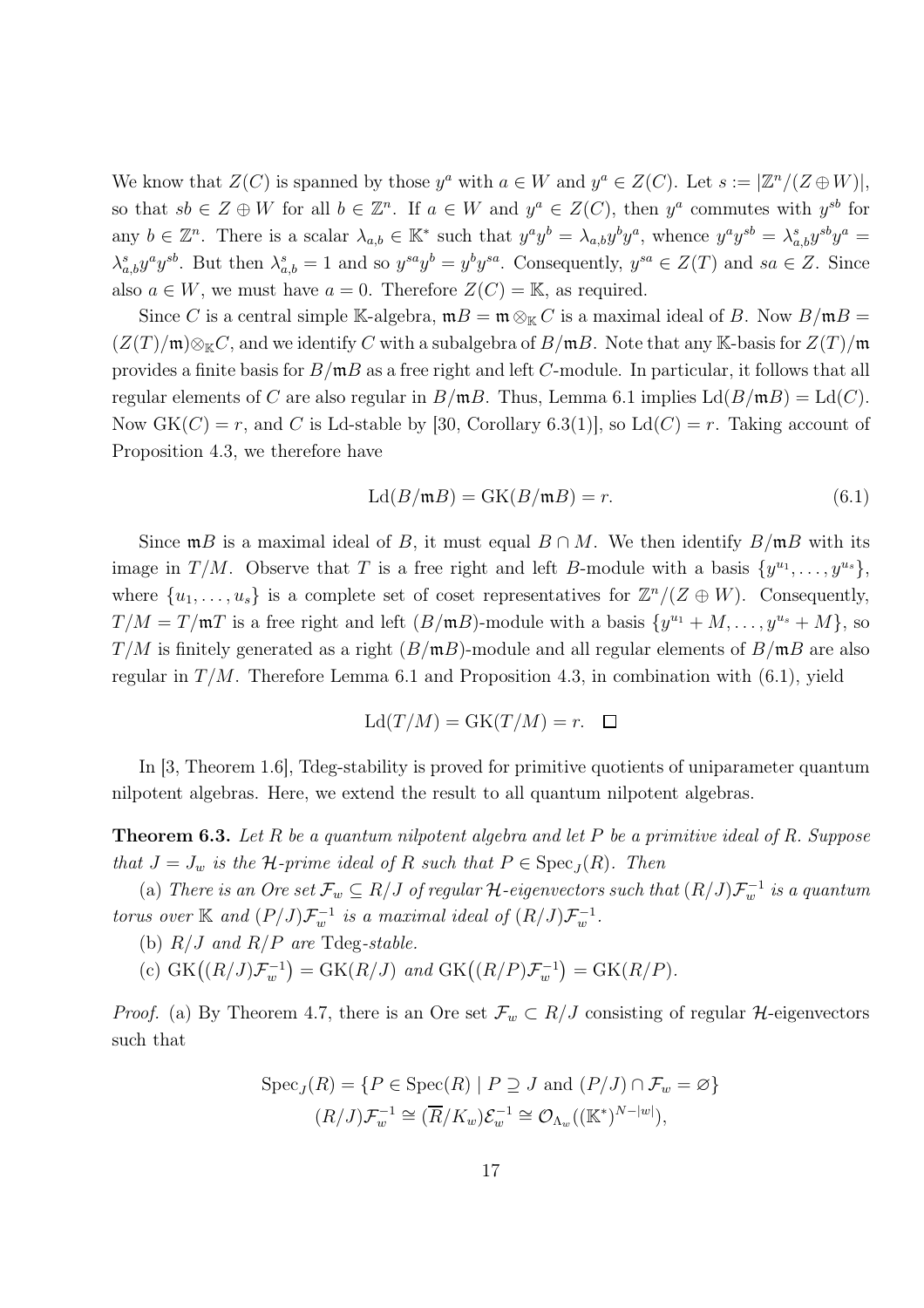where  $\Lambda_w$  is a submatrix of  $\Lambda$  (recall (3.3)). In view of [12, Theorem 4.4], the primitive ideal P is maximal in  $Spec_J(R)$ , and consequently  $(P/J)\mathcal{F}_{w}^{-1}$  is a maximal ideal of  $(R/J)\mathcal{F}_{w}^{-1}$ .

(b)(c) We have already shown in Corollary 4.8 that  $R/J$  is Tdeg-stable. Note that the image of  $\mathcal{F}_w$  in  $R/P$  consists of regular elements (e.g., [13, Lemma 10.19]), so that  $(R/P)\mathcal{F}_w^{-1}$  is naturally isomorphic to a subalgebra of Fract  $R/P$ . In view of part (a) and Proposition 6.2, the second part of (b) and part (c) follow from Proposition 4.6.  $\Box$ 

## 7 Tauvel's height formula

**Theorem 7.1.** Let P be a prime ideal of the quantum nilpotent algebra R. Then

$$
GK(R/P) + ht(P) = GK(R);
$$

that is, Tauvel's height formula holds for all quantum nilpotent algebras.

*Proof.* The height formula has been established for the  $H$ -prime ideals of R in Theorem 5.4.

Next, we deal with the case where P is a primitive ideal. Suppose that  $J = J_w$  is the  $\mathcal{H}$ prime ideal such that  $P \in \text{Spec}_J(R)$ . Let  $\mathcal{F}_w$  be the Ore set contained in  $R/J$  that is mentioned in Theorem 6.3(a). Since  $(R/J)\mathcal{F}_{w}^{-1}$  is a quantum torus, its prime spectrum is catenary and Tauvel's height formula holds in this algebra (e.g., [4, Theorem II.9.14]).

Now  $GK((R/J)\mathcal{F}_{w}^{-1}) = GK(R/J)$  and  $GK((R/P)\mathcal{F}_{w}^{-1}) = GK(R/P)$  by Theorem 6.3(c). Hence,

$$
GK(R/P) = GK\big((R/P)\mathcal{F}_w^{-1}\big) = ^1 GK\big((R/J)\mathcal{F}_w^{-1}\big) - ht\big((P/J)\mathcal{F}_w^{-1}\big) = GK(R/J) - ht(P/J),
$$

where  $(=^1)$  follows from Tauvel's height formula in  $(R/J)\mathcal{F}_{w}^{-1}$ , and so we obtain  $GK(R/J)$  $GK(R/P) + ht(P/J)$ . Consequently,

$$
N \geq \text{GK}(R/P) + \text{ht}(P) \geq (\text{GK}(R/J) - \text{ht}(P/J)) + (\text{ht}(P/J) + \text{ht}(J))
$$
  
= 
$$
\text{GK}(R/J) + \text{ht}(J) = N;
$$

and so  $GK(R/P) + ht(P) = N$ , as required.

Finally, let P be an arbitrary prime ideal belonging to the J-stratum of  $Spec(R)$ , and let Q be a maximal element of that stratum with  $J \subseteq P \subseteq Q$ . Then Q is primitive by [12, Theorem 4.4].

Within the stratum, we have catenarity due to the fact that

$$
(\mathrm{Spec}_J(R),\subseteq)\cong\big(\mathrm{Spec}\big((R/J)\mathcal{F}^{-1}_w\big),\subseteq\big).
$$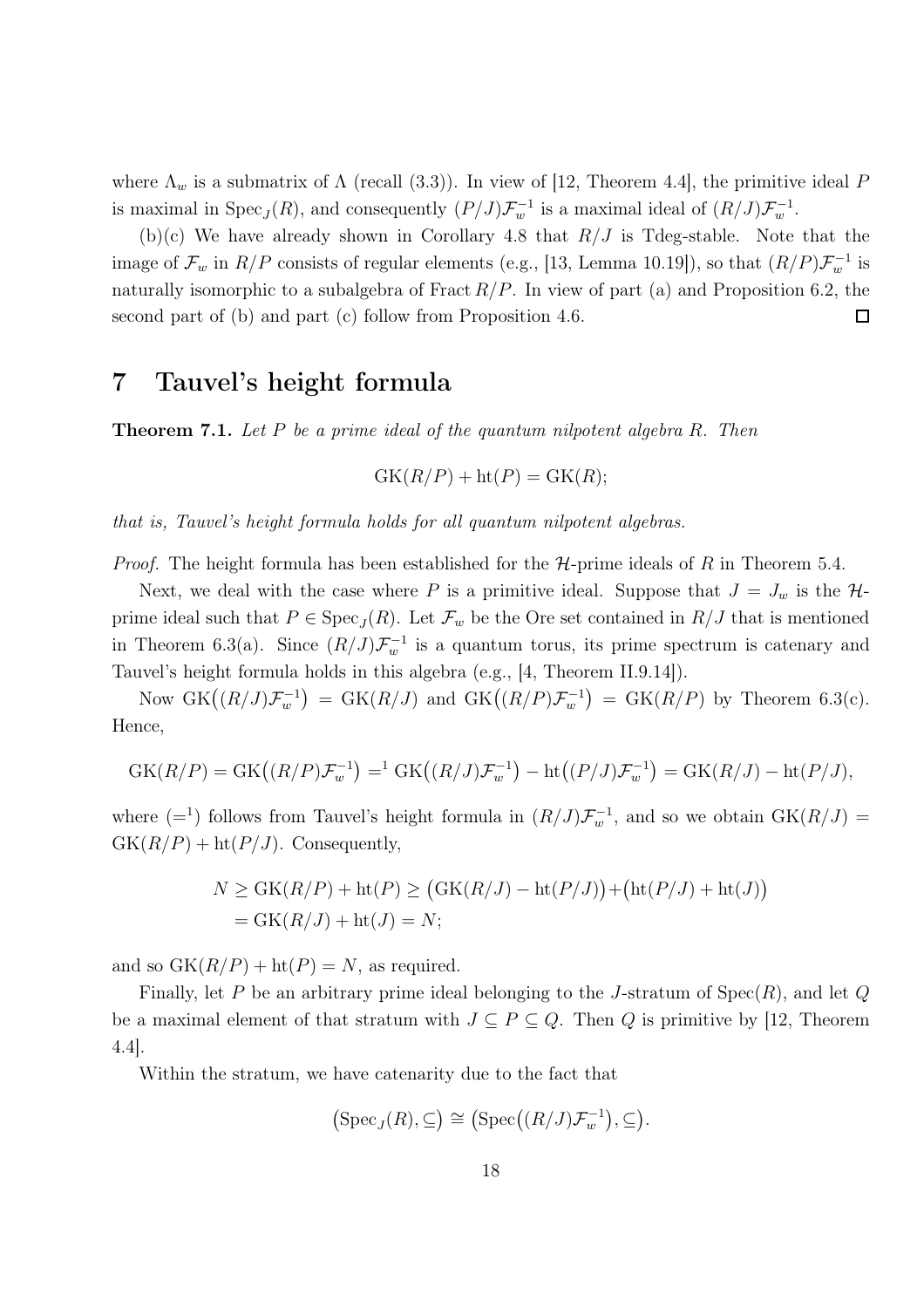Consequently,

$$
N \geq \text{GK}(R/P) + \text{ht}(P)
$$
  
\n
$$
\geq (\text{GK}(R/Q) + \text{ht}(Q/P)) + (\text{ht}(P/J) + \text{ht}(J))
$$
  
\n
$$
= {}^1 \text{GK}(R/Q) + (\text{ht}(Q/J) - \text{ht}(P/J)) + \text{ht}(P/J) + \text{ht}(J)
$$
  
\n
$$
= \text{GK}(R/Q) + \text{ht}(Q/J) + \text{ht}(J)
$$
  
\n
$$
= {}^2 \text{GK}(R/Q) + (\text{GK}(R/J) - \text{GK}(R/Q)) + \text{ht}(J)
$$
  
\n
$$
= \text{GK}(R/J) + \text{ht}(J) = N,
$$

where in  $(=^1)$  we are using catenarity within the stratum, and  $(=^2)$  holds by the equality established in the primitive case above. Therefore

$$
GK(R/P) + ht(P) = N,
$$

as required.

## 8 Examples

We have shown that quantum nilpotent algebras satisfy Tauvel's height formula, but the question as to whether or not they are catenary remains open. We have also seen that in the presence of suitable homological conditions, normal separation implies catenarity and Tauvel's height formula. However, for algebras that are not quantum nilpotent algebras, the notion of catenarity and Tauvel's height formula are independent, as we see in the following examples.

Example 8.1. Several examples are known of algebras which are catenary but do not satisfy Tauvel's height formula, such as the group algebra of the Heisenberg group (over any field) [1, Example 3.8] and the enveloping algebra of  $\mathfrak{sl}_2(\mathbb{K})$  (for K algebraically closed of characteristic zero) [1, p.411]. We also point to [1, Example 2.9]: Let  $A := \mathbb{K}[x, y]$  where char  $\mathbb{K} = 0$ . Let  $\delta$ be the K-linear derivation given by  $\delta = (2y)\partial/\partial x + (x + y^2)\partial/\partial y$ . Set  $R := A[z; \delta]$ . The ring R has Gelfand-Kirillov dimension three. However, the ideal  $xR + yR$  is a prime ideal of height one, but  $R/(xR + yR)$  ≅ K[z] has Gelfand-Kirillov dimension one; so Tauvel's height formula fails for this ideal. This example was originally constructed by Jordan in [17].

A modification of the previous example produces an example that is not catenary and does not satisfy Tauvel's height formula.

**Example 8.2.** Let  $A := \mathbb{K}[x, y, z]$  where char  $\mathbb{K} = 0$  and  $\delta$  is the K-linear derivation given by  $\delta = (2yz)\partial/\partial x + (x+y^2)\partial/\partial y$ . Set  $R := A[w; \delta]$ . See [1, Example 2.10] for details.

口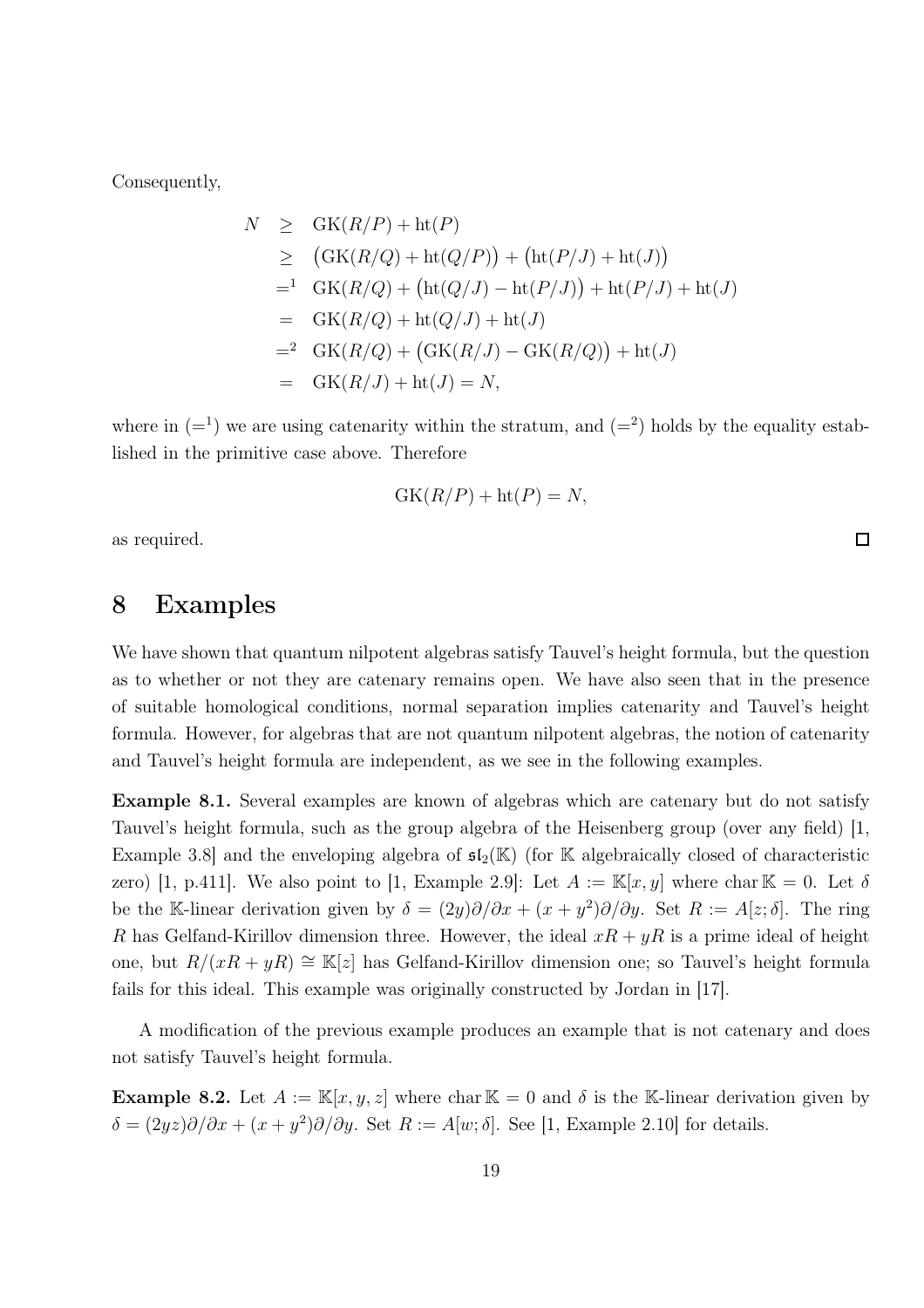It is easily seen that if Tauvel's height formula holds in all prime factors of an algebra R, then R is catenary. In fact, it suffices to know that for any prime ideals  $P \supsetneq Q$  of R with  $ht(P/Q) = 1$ , the equality  $GK(R/Q) = GK(R/P) + 1$  holds. Namely, this assumption implies that for any prime ideals  $P \supseteq Q$  of R, all saturated chains of prime ideals between P and Q have length  $GK(R/Q) - GK(R/P)$ .

It appears unlikely that Tauvel's height formula alone (holding just in an algebra rather than in all prime factors) implies catenarity, but no examples of non-catenary algebras with finite GK-dimension which satisfy Tauvel's height formula are known.

Example 8.3. One might imagine that there would be a complementary result to Proposition 5.2 about replacing a white box by a black box. Specifically, if  $w$  is a Cauchon diagram for  $R$ and  $w \neq [1, N]$ , one could conjecture that there exists a Cauchon diagram  $w' \supsetneq w$  such that  $|w'\setminus w|=1$  and  $J_{w'}\supsetneq J_w$ . If such a result did hold then applying it iteratively starting with w empty would yield a chain of  $H$ -primes of length equal to  $GK(R)$ . That fails, e.g. for the first quantised Weyl algebra,  $R = A_1^q$  $_1^q(\mathbb{K}) := \mathbb{K}\langle x_1, x_2 | x_2x_1 - qx_1x_2 = 1 \rangle$ , with  $q \in \mathbb{K}^*$  not a root of unity. Here  $GK(R) = 2$  but there are only two H-primes altogether, namely 0 and  $J := \langle x_1x_2 - x_2x_1 \rangle$ . The Cauchon diagrams of 0 and J are ∅ and  $\{1\}$ , respectively. What goes wrong with the conjectured result is that  $\{1, 2\}$  is not a Cauchon diagram for R.

## Acknowledgement

We thank James Zhang for useful discussions about transcendence degrees.

## References

- [1] A D Bell and G Sigurđsson, Catenarity and Gelfand-Kirillov dimension in Ore extensions, J. Algebra 127 (1989), 409–425.
- [2] J A Bell and S Launois, On the dimension of H-strata in quantum algebras, Algebra and Number Theory 4 (2010), 175–200.
- [3] J A Bell, S Launois, and N Nguyen, Dimension and enumeration of primitive ideals in quantum algebras, J. Alg. Combin. 29 (2009), 269–294.
- [4] K A Brown and K R Goodearl, Lectures on Algebraic Quantum Groups, Advanced Courses in Mathematics CRM Barcelona, Birkhäuser, Basel, 2002.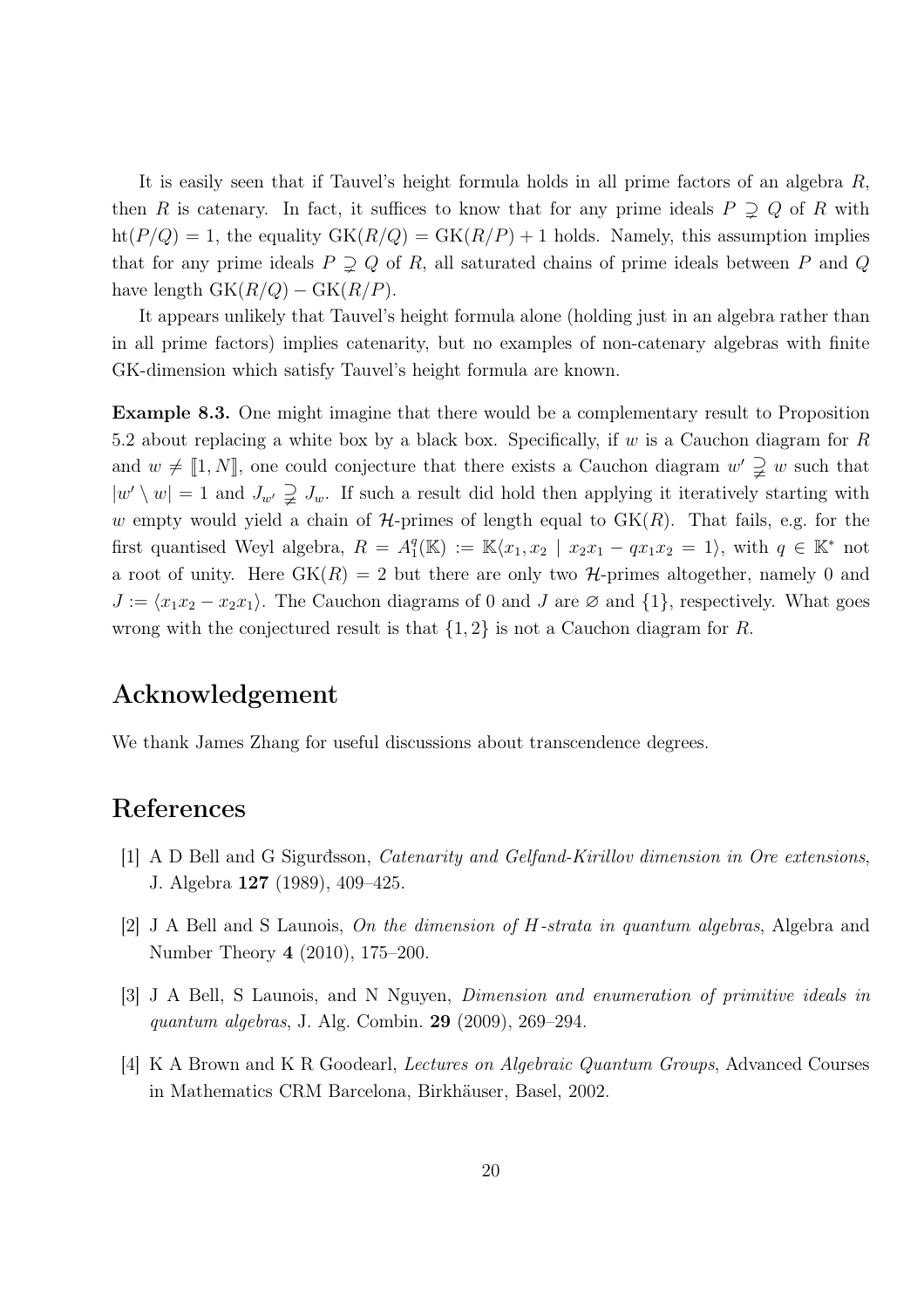- [5] G Cauchon, Effacement des dérivations et spectres premiers des algèbres quantiques, J. Algebra 260 (2003), 476–518.
- [6] G Cauchon, Spectre premier de  $O_q(M_n(k))$ . Image canonique et séparation normale, J. Algebra 260 (2003), 519–569.
- [7] K R Goodearl, S Launois and T H Lenagan, Totally nonnegative cells and matrix Poisson varieties, Advances in Math. 226 (2011), 779–826.
- [8] K R Goodearl, S Launois and T H Lenagan, Torus-invariant prime ideals in quantum matrices, totally nonnegative cells and symplectic leaves, Math. Zeitschr.  $269$  (2011), 29– 45.
- [9] K R Goodearl and T H Lenagan, Catenarity in quantum algebras, J. Pure Applied Algebra 111 (1996), 123–142.
- [10] K R Goodearl and E S Letzter, Prime ideals in skew and q-skew polynomial rings, Memoirs Amer. Math. Soc. 109 (1994), no. 521.
- [11] K R Goodearl and E S Letzter, Prime factor algebras of the coordinate ring of quantum matrices, Proc. Amer. Math. Soc. 121 (1994), 1017–1025.
- [12] K R Goodearl and E S Letzter, The Dixmier-Moeglin equivalence in quantum matrices and quantum Weyl algebras, Trans. Amer. Math. Soc. 352 (2000), 1381–1403.
- [13] K R Goodearl and R B Warfield, Jr., An Introduction to Noncommutative Noetherian Rings, Second Ed., London Math. Soc. Student Texts 61, Cambridge (2004) Cambridge University Press.
- [14] K R Goodearl and M T Yakimov, From quantum Ore extensions to quantum tori via noncommutative UFDs, Advances in Math. 300 (2016), 672–716.
- [15] K R Goodearl and M Yakimov, Quantum cluster algebra structures on quantum nilpotent algebras, Memoirs Amer. Math. Soc. 247 (2017), no. 1169, vii  $+$  119pp.
- [16] K L Horton, The prime and primitive spectra of multiparameter quantum symplectic and Euclidean spaces, Communic. in Algebra 31 (2003), 2713–2743.
- [17] D A Jordan, Noetherian Ore extensions and Jacobson rings, J. London Math. Soc. (2) 10 (1975), 281–291.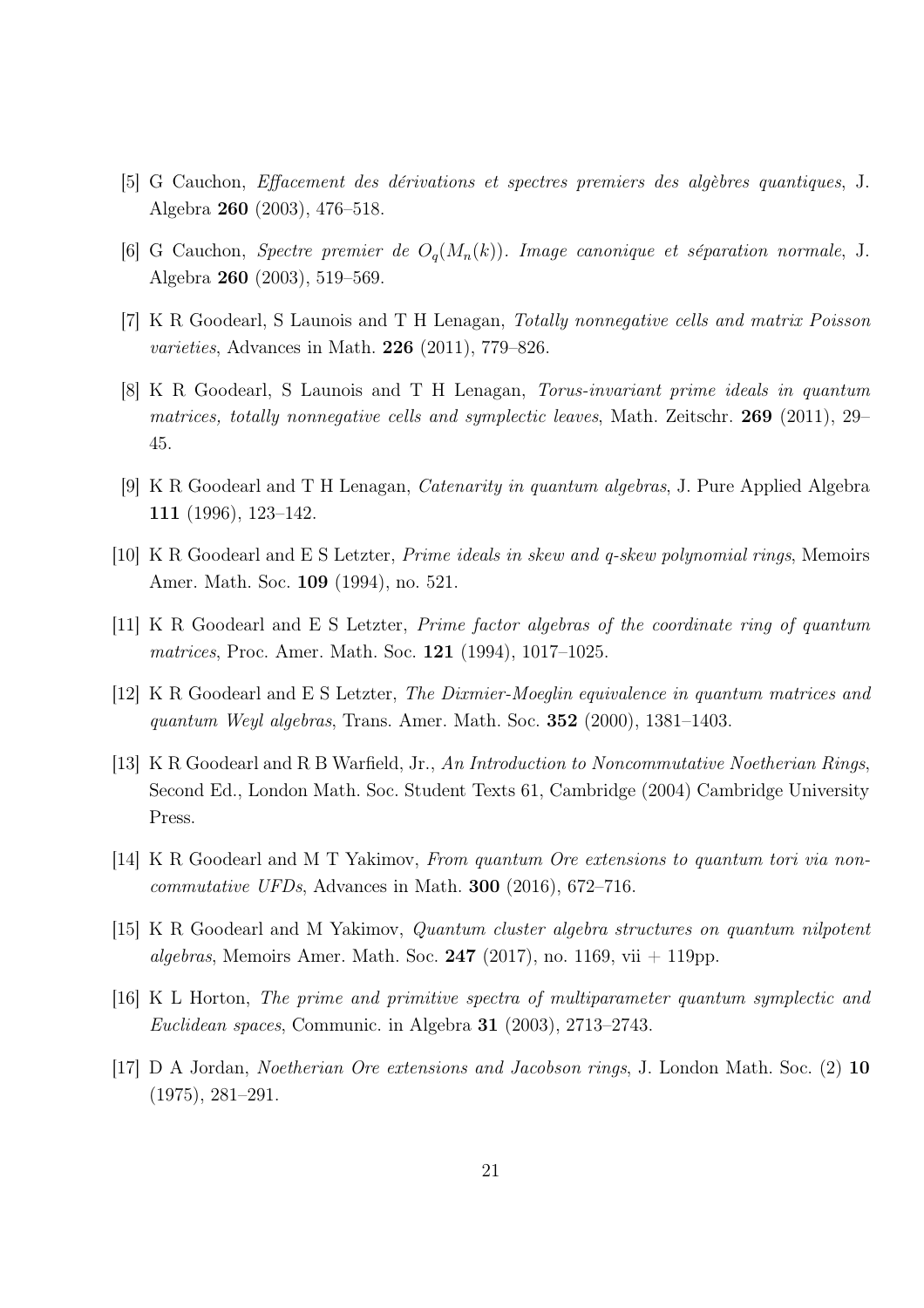- [18] G R Krause and T H Lenagan, Growth of Algebras and Gelfand-Kirillov dimension, Graduate Studies in Mathematics, 22. American Mathematical Society, Providence, RI, 2000.
- [19] S Launois, Idéaux premiers H-invariants de l'algèbre des matrices quantiques, Thèse de Doctorat, Université de Reims, 2003.
- [20] S Launois, T H Lenagan and L Rigal, Quantum unique factorisation domains, J. London Math. Soc. (2) 74 (2006), 321–340.
- [21] S Launois, T H Lenagan and L Rigal, Prime ideals in the quantum grassmannian, Selecta Math. (N.S.) 13 (2008), 697–725.
- [22] T H Lenagan and L Rigal, The maximal order property for quantum determinantal ideals, Proc. Edinburgh Math Soc 46 (2003), 513–529.
- [23] M Lorenz, On the transcendence degree of group algebras of nilpotent groups, Glasgow Math. J. 25 (1984), 167–174.
- [24] J C McConnell and J C Pettit, Crossed products and multiplicative analogues of Weyl algebras, J. London Math. Soc. (2) 38 (1988), 47–55.
- [25] S-Q Oh, Catenarity in a class of iterated skew polynomial rings, Communic. in Algebra 25 (1997), 37–49.
- [26] P Tauvel, Sur les quotients premiers de l'algèbre enveloppante d'un algèbre de Lie résoluble, Bull. Soc. Math. France 106 (1978), 177–205.
- [27] M Yakimov, A proof of the Goodearl-Lenagan polynormality conjecture, Internat. Math. Res. Notices (2013), no. 9, 2097–2132.
- [28] M Yakimov, Spectra and catenarity of multi-parameter quantum Schubert cells, Glasgow Math. J. 55A (2013), 169–194.
- [29] J J Zhang, On Gelfand-Kirillov Transcendence degree, Trans. Amer. Math. Soc. 348 (1996), 2867–2899 .
- [30] J J Zhang, On lower transcendence degree, Advances in Math. 139 (1998), 157–193.

K R Goodearl: Department of Mathematics, University of California, Santa Barbara, CA 93106, USA